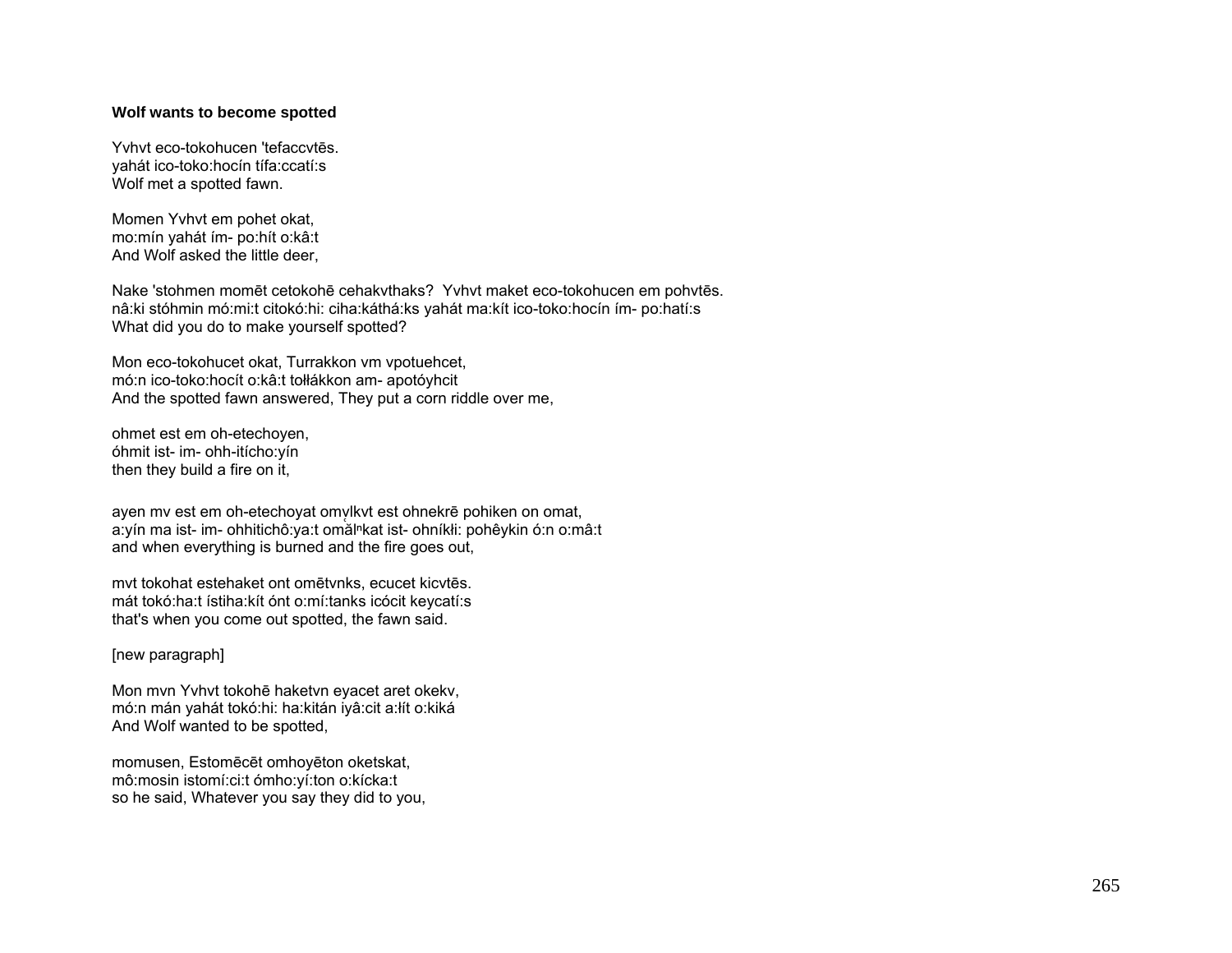cvmomēcetsken, camomî:cíckin you do the same to me,

mv cena tokohē 'saretskat omusēn cvhakvrēn cvyacēs, kicen... ma ciná: tokó:hi: sa:łícka:t ó:mosi:n cahá:káłi:n cayá:ci:s keycín I want to become spotted like you...

Mon omat, pakse tat mvn cem etetakuecarēs, kihcet... mó:n o:mâ:t páksi-ta:t mán cim- itita:kóycá:łi:s kéyhcit Well, then, I'll get it ready for you tomorrow, [the fawn] said...

Mont estvmvn omvranan mvo em onahyet omaten... mónt istamán omáła:nâ:n maó im- onáhyit o:mâ:tin And he also told him where it would be.

Yvhv tat momusen tokohusē haketvn eyacet omēpekv, yahá-ta:t mô:mosin tokó:hosi: ha:kitán iyâ:cit omi:piká Now Wolf wanted to be spotted so badly

hvyatkat momusen vyēpvtēs. haya:tkâ:t mô:mosin ayi:patí:s that as soon as morning came, he left.

Mv ēkvnv em melhoyat erorepvtēt wakkēpen, ma i:kaná im- milhô:ya:t iłołipáti:t wakkî:pin He got to the designated place and lay down,

'cuce tat yopvn rorvtēs. cóci-ta:t yópan ło:łatí:s and the fawn got there after him.

[new paragraph]

Mont mv estokohvranat, turrakko ocepēt erohret... mónt ma istokó:hała:nâ:t tołłákko o:cipí:t iłóhłit And to make the spots, he had come with a corn riddle...

Momusen, Heyvn takwakketsken, mô:mosin hiyán takwâ:kkíckin Then [the fawn] said, Lie down here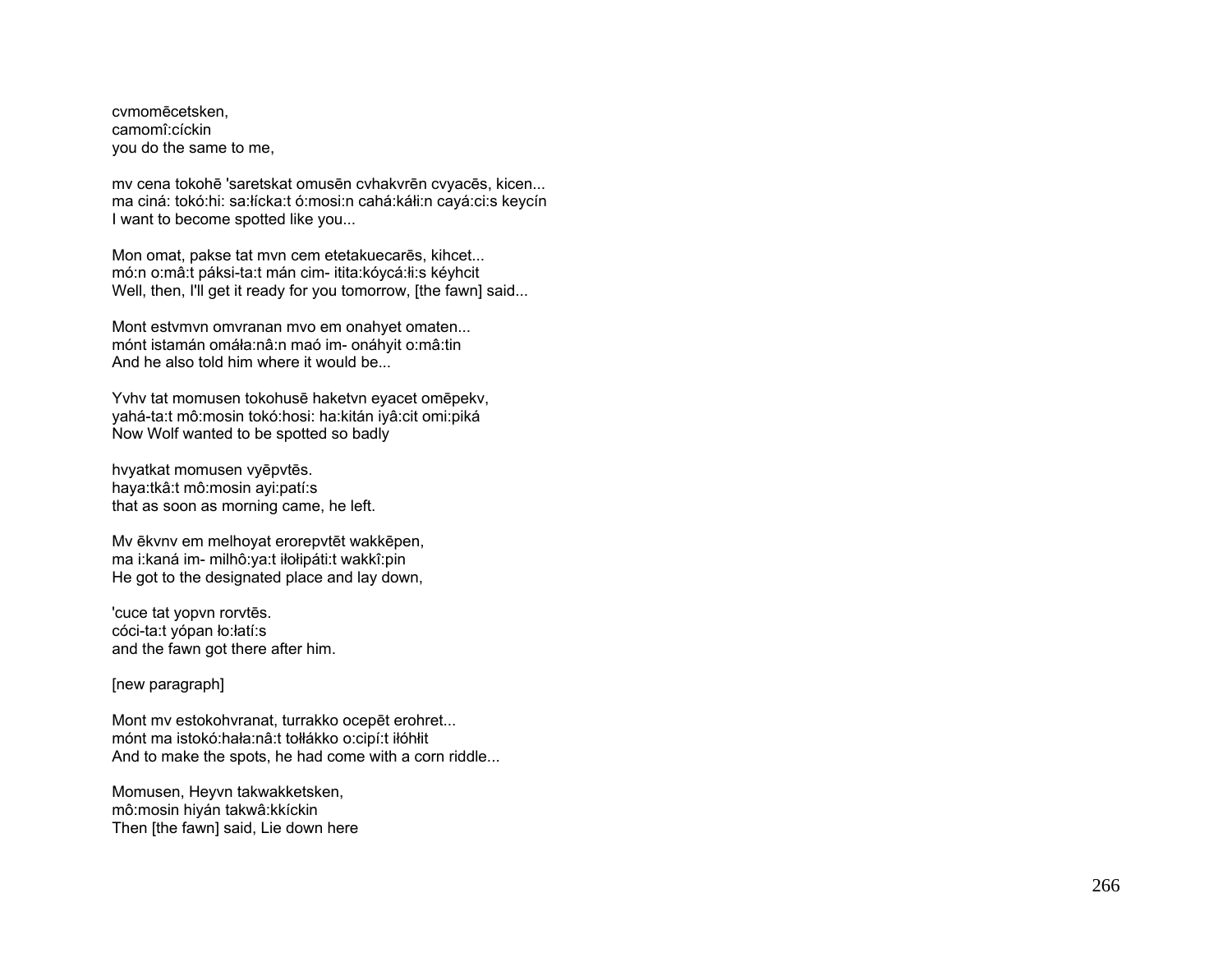turrakon ecepotuehcit omvranvyēt ont os, kicen... tołłákkon icipotóyhceyt omáła:nayí:t ônt ó:s keycín and I'll place the corn riddle over you...

Mv yvhv tat tokohē haketvn orēn eyacetut omekv, ma vahá-ta:t tokó:hi: ha:kitán ołí:n iyă:ncitot o:miká The wolf wanted so badly to become spotted

momusen, Yvn takwakkvs, kihocat, vkvsamuset estentakwakkvtēs. mô:mosin yán takwákkas kéyho:câ:t akasă:<sup>n</sup>mosit istintákwa:kkatí:s that when he was told to lie down, he immediately lay down trustingly.

[new paragraph]

Mon mvn okekv, mv turrakko vpotuehcet, mó:n mán o:kiká ma tołłákko apotóyhcit Then as he said, [the fawn] put the corn riddle over him,

eto rahopovēpet, vemoh-vpovet sulkēn hahvet, itó ła:hopóyi:pít 'yimohhapŏ:nyit sŏlnki:n háhyit fetched wood, and piled it on top, piling it very high,

momusen em vhetēcytēs. mô:mosin im- ahíti:catí:s and then started the fire.

[new paragraph]

Momen mv yvhv tat tokohē haketvn eyacet omekv, mo:mín ma yahá-ta:t tokó:hi: ha:kitán iyâ:cit o:miká And the wolf still wanted so badly to be spotted,

my totky ofy wakken, někrě vyěpat, my yvhvo resyhětken... ma tó:tka ó:fa wâ:kkin nî:kłi: ayi:pâ:t ma yahaó łísahi:tkín that he lay in the fire, and as the fire spread, the wolf began burning, too...

Cynokres! Estomyhanihaks? maket, yyhy tat my totky etkat ofy mahen takpiket oken... cano: kłís istómaha: néyha: ks ma: kít yahá-ta: t ma tó: tka i: tkâ: t ó: fa mǎ: nhin takpêy kit o: kín I'm burning! What do I do now? Wolf asked as he lay right where the fire was burning...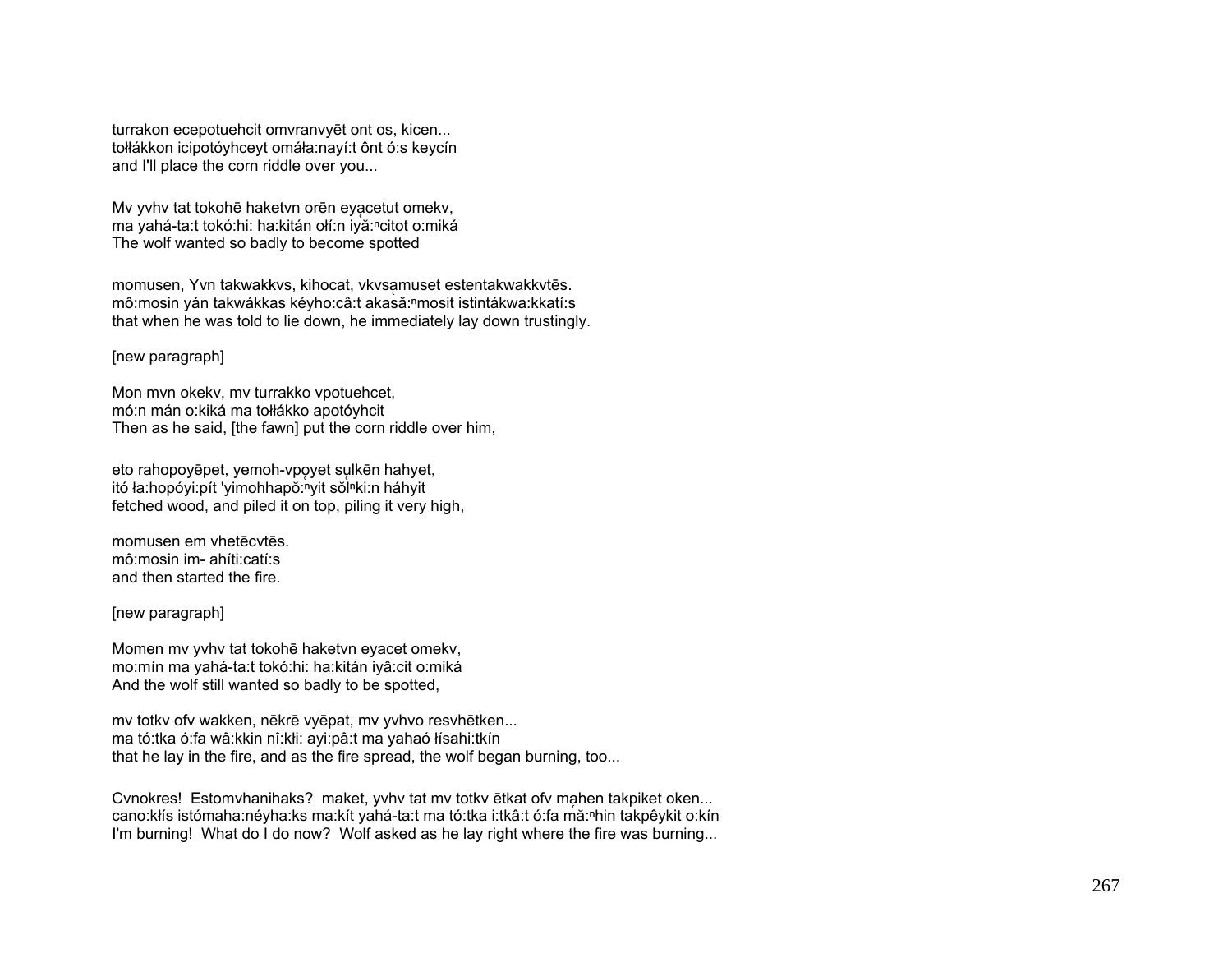Mvt momēto estomis vliketskvrēs. mát mo:mí:to istô:meys aléykíckáłi:s Even though it's like that you'll stay with it.

Mvt cetokohicat omētis os, kicet, mv eco-tokohuce tat huerēpen... mát citokó:heycâ:t o:mí:teys ó:s keycít ma ico-toko:hocí-ta:t hoylǐ:<sup>n</sup>pin That's what makes you spotted, the spotted fawn said as he stood by...

Hvtvm, Cvholvnē tayēpan os. hatâm caholaní: ta:vǐ: "pa:n ó:s Then again [Wolf said], I'm about to defecate.

Mvtv estomvranihaks? maken... máta istó:mała:néyha:ks ma:kín Now what am I going to do? he said...

Myo myt cemont on omat, matan takholynys, kicet my eco-tokohuce tat huerē pytēs. maó mát cimónt ó:n o:mâ:t ma:tá:n takholánas keycít ma ico-toko:hocí-ta:t hoyłĭ:<sup>ⁿ</sup>pati:s If it happens to you, just go ahead and defecate there, said the little spotted deer as he continued to stand.

[new paragraph]

Momen vyēpen, hvtvm cvhoselvranos os. mo:mín ayi:pín hatâm cahosilałă:<sup>n</sup>nos ó:s And as time went on, again he said, I am about to urinate.

Myty estomyranihaks? kicen. máta istó:mała:néyha:ks keycín What am I going to do? he asked...

Matan takhoselvs. Mont omvkvnts, kicen... ma:tá:n takhosílas mónt o:makánts keycín Just urinate where you are. That's what one does, he said...

Matan takhosēlet takwakket, hvtvm, Cvlepē tayē omēhakēs, kicen... ma:tá:n tákhosi:lít takwâ:kkit hatâm calípi: tâ:yi: ó:mi:há:ki:s keycín So he urinated as he lay there, and again he said, I feel like I am going to die...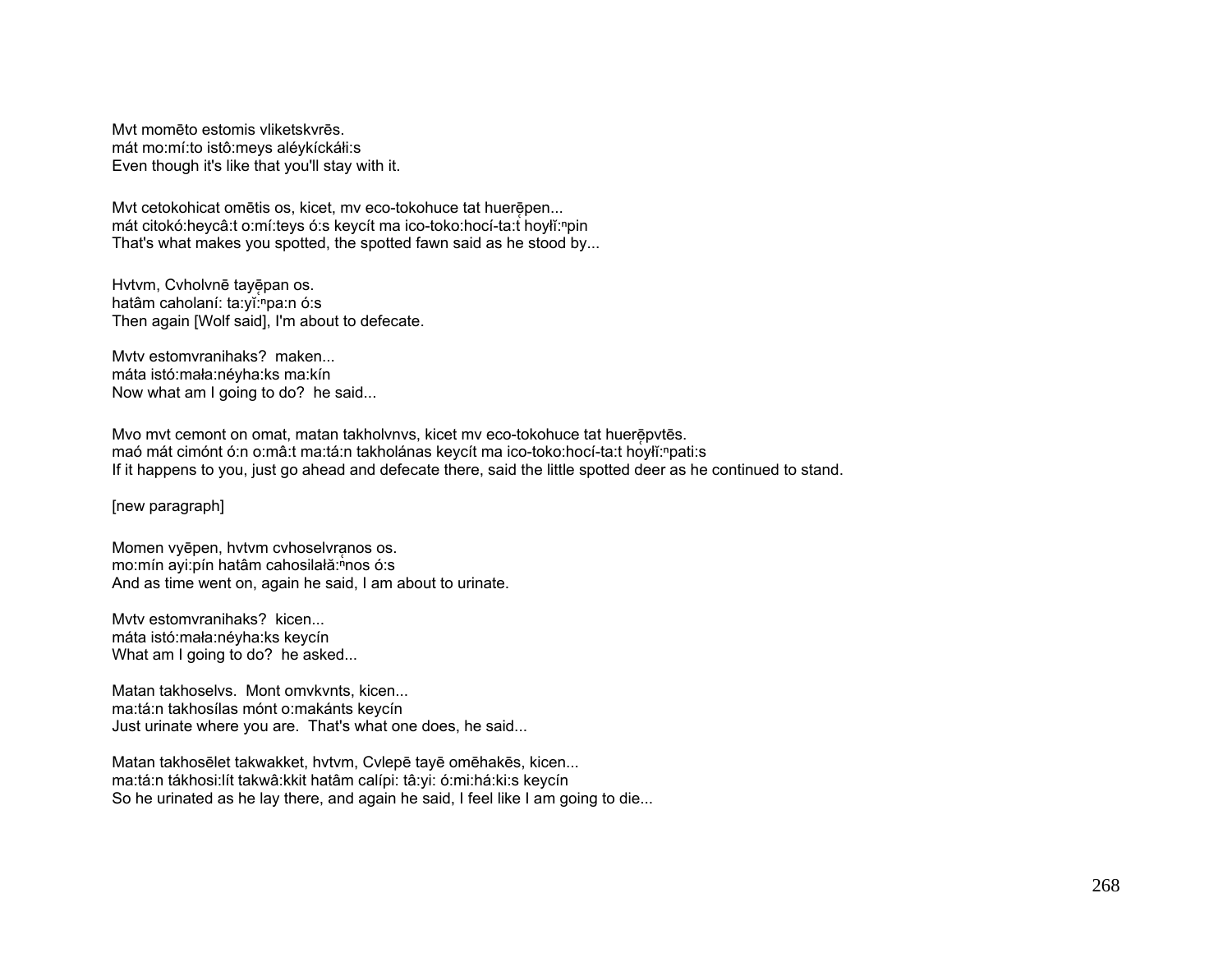Mvo mvt cetokohē ayat respokepvranet omētis os, kicvtēs. maó mát citóko:hí: a:yâ:t łispo:kipáła:nít o:mí:teys ó:s keycatí:s You're almost through getting spotted, [the fawn] said.

Mon takwakket nokrēt okvtētok matan takwakket tak-elēpvtēs. mó:n takwâ:kkit nókłi:t ô:kati:to:k ma:tá:n takwâ:kkit tákk-ili:patí:s [Wolf] lay there and burned and continued to lie there and died.

## [new paragraph]

Momen ayen, mv totkv vslēpoken ratakhēcan, mo:mín a:yín ma tó:tka ásli:po:kín ła:tákhi:câ:n And awhile later, the fire died down and [the fawn] went to look,

yvhv-fune tat tak-ocen eshecehpet, yaha-foní-ta:t takkô:cin ishicíhpit and what he saw was the wolf's bones there,

momusen mv ecucet tak-vteloyvtēs. mô:mosin ma icócit takkatílo:yatí:s and then the fawn gathered them up.

Mont wvnvyēpet enucēt 'sarvtēs. mónt wanayî:pit inóci:t sa:łatí:s And he tied them and wore them about on his neck.

Mont okat esyvhiket 'sarvtēs. mónt o:kâ:t ísyaheykít sa:łatí:s And he sang about it as he went around.

Mon yvhiket okat hvmmakvtēs: mó:n yaheykít o:kâ:t hámma:katí:s And when he sang, he said this:[16]

 Yvhv-fune kvrkap, yaha-foní kałkâ:p Wolf bones dry,

 Yvhv-fune kvrkap, yaha-foní kałkâ:p Wolf bones dry,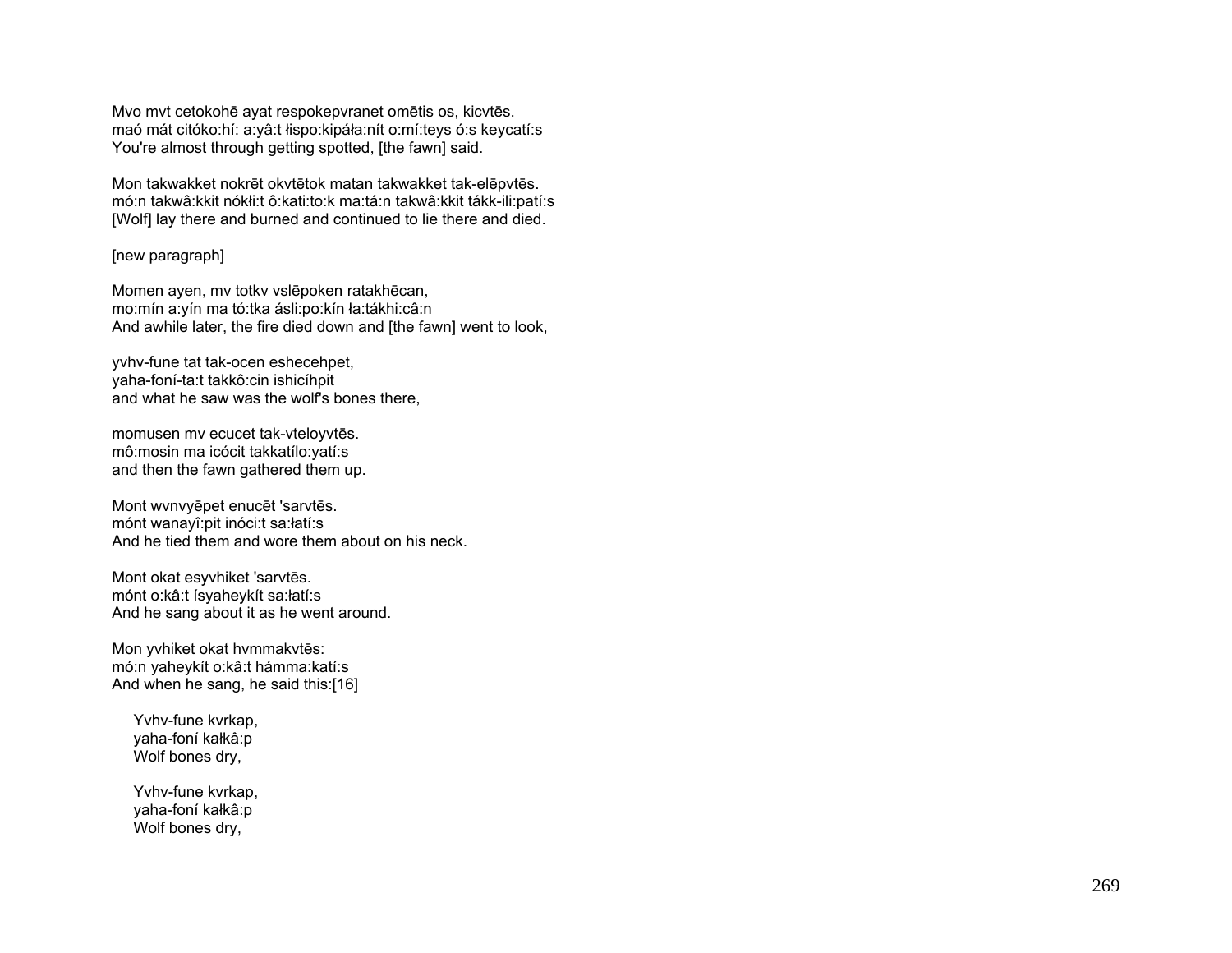Sule tis mermer. solí-tevs milmíl Even buzzards flap,

maket vvhiket 'svrēpof, ma:kít yaheykít sáłi:pô:f and when he was going around singing this,

yvhvt esvfaccvtēs. vahát isáfa:ccatí:s a wolf met him.

Mon okat, Naken makēn yvhiket oketskehaks? kicen... mó:n o:kâ:t nâ:kin ma:kí:n yaheykít o:kíckiha:ks keycín And [this new wolf] said, What are you saying when you sing?

Cvpuset maket yvhiken pohvyvntat, capósit ma: kít yaheykín po: hayánta: t I used to hear my grandmother sing this,

mvn vkerricvyat cvpohyakusē ont omet, mán akíłłeycayâ:t capo: hya:kosí: ônt o: mít and when I think about her. I get very lonesome. [the fawn] said.

yvhikit arit okis, kicen... yaheykéyt a: łéyt o: kéys keycín so I'm singing it...

Mon omat, yvhiketsken pohvranis, kicen... mó:n o:mâ:t yaheykíckin poháła:néys keycín Well, then, I want to hear you sing, [the wolf] said...

Myn maket okis. mán ma:kít o:kêys And as he had been singing, he sang for him.

Okekv, enyvhikvtēs. o:kiká ínvahevkatí:s [Wolf] meant it, so [the fawn] sang for him.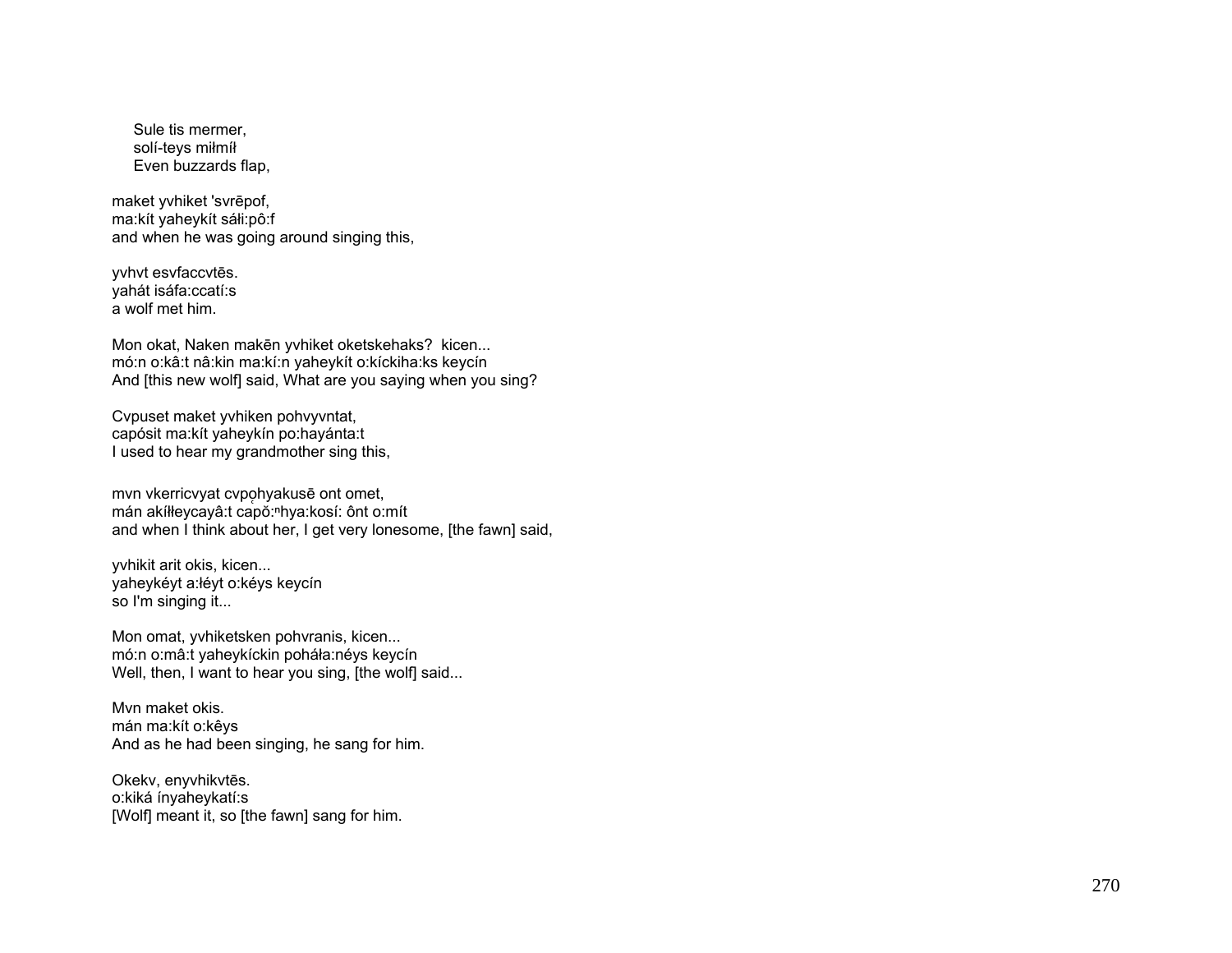Mont okat, mónt o:kâ:t And he said,

> Yvhv-fune kvrkap, yaha-foní kałkâ:p Wolf bones dry,

> Yvhv-fune kvrkap, yaha-foní kałkâ:p Wolf bones dry,

 Sule tis mermer, solí-teys miłmíł Even buzzards flap,

maket yvhiket okatet ohkvtet yvhiket omen... ma:kít yaheykít o:kâ:tit óhkatit yaheykít o:mín he sang as he had sung before...

Mv yvhv-vcule tat vketēcet aret okekv, ma yaha-acóli-ta:t akítĭ:"cít a:łít o:kiká The old wolf was very observant and said,

Heyv hvmmakē yvhiketskat pulēcetvt aret ometskes. hiyá hámma:kí: yaheykícka:t poli:citát a:łít o:míckis This song you're singing is about killing us.

Mv nake enocetskat, naken ontskehaks? kicen... ma nâ:ki inô:cícka:t nâ:kin ónckiha:ks keycín That thing around your neck, what is that? he asked...

Cvpuse tatē 'senockv vnhayvtē celayvkut ocvyēt omētvnket, capósi tá:ti: 'sinó:cka ánha:yatí: cilá:yakot ó:cayi:t ô:mi:tankit My grandmother made me a necklace and as I have never worn it before,

mvn hvte 'sarit omis, kicen... mán hatí sa:łéyt o:méys keycín I'm just now wearing it, he said...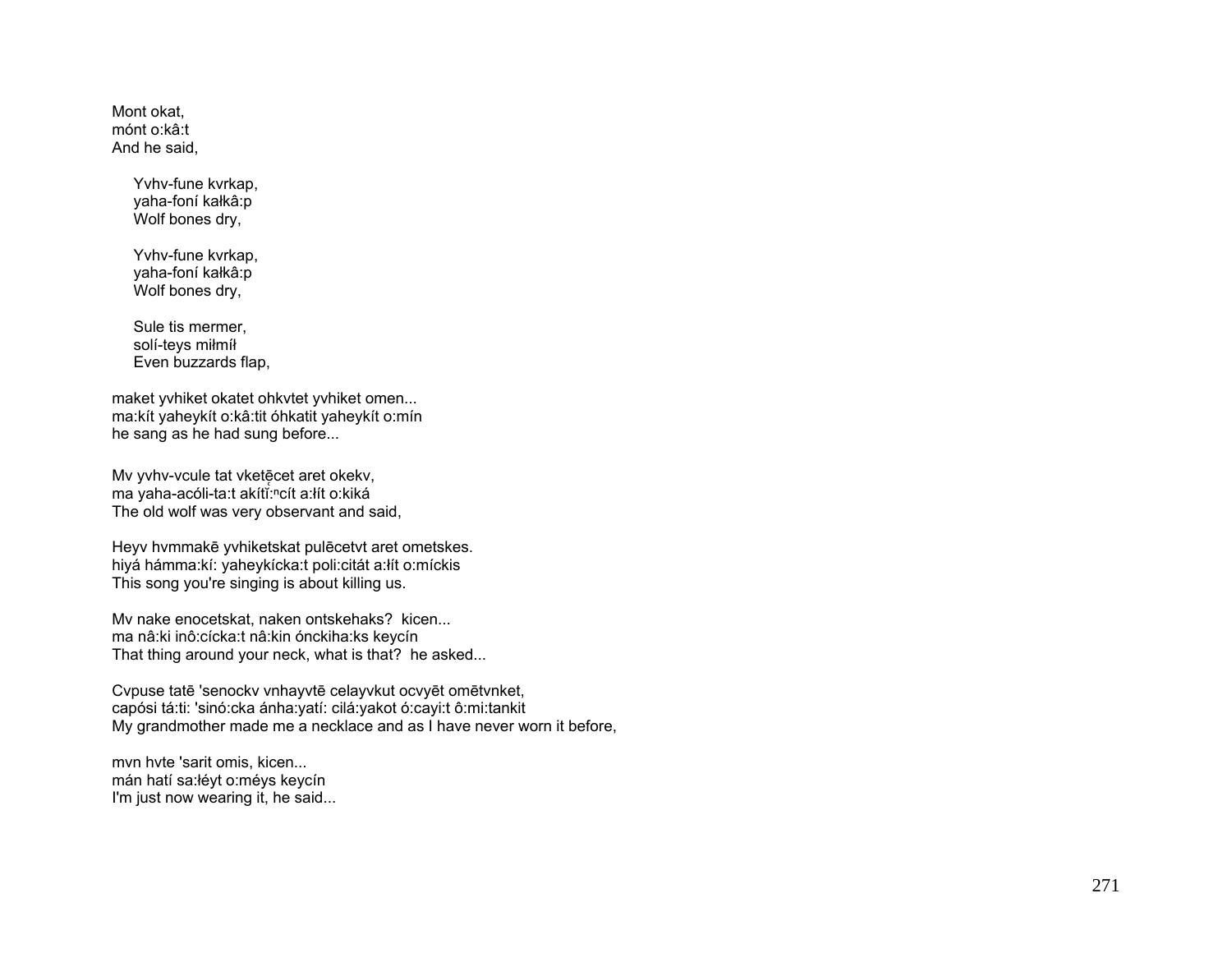Myt mon oketskē onkot os. mát mô:n o:kícki: ónkot ó:s That's not the way it appears.

Monky pulēcē hēret aret ontskes. mônka polí: ci: hi: "Hit a: lít ón ckis You're going to kill us.

Monky, monky etohwakkan kont omis kihcet assehcen, mônka mônka itohwá: kka: n kônt o: méys kéyhcit a: ssíhcin So he chased him.

'svhoyat svhoyen cuko likan mv eco-tokohuce tat enhomvn mv cuko erohret... 'sahô: ya:t sáho: yín cokó lêyka: n ma ico-toko: hocí tă: nt inhomán ma cokó iłóhłit and as they went, the spotted fawn came to a house first...

Momusen, Honny of a cenceyepyranis, mô:mosin hónna ó:fan cinci: yipáła: néys I'm going to get under your dress,

hoktēt nak vhorēpet takliket erkicen, okat, hoktí:t nâ:k ahółi:pít taklêykit íłkeycín o:kâ:t he said right away to a woman who was sitting there sewing, and she said,

Naket estomen aret ontska? kicen... nâ: kit ísto: mín a: lít óncka: keycín What's the matter?

Cylecetyn kont ycassehocen arit omis, kicen... cali:citán kônt aca:ssí:ho:cín a:łéyt o:méys keycín I'm here because they want to kill me and they're chasing me, he said...

Mon omat, avncēyepvs, kihcen, iencēyēpvtēs. mó:n o:mâ:t a:anci:yipás kéyhcin a:incí:yi:patí:s Well, then, you may get under my dress, she said, and he went under.

Mont mv hvte encēyekof okat, Vcoh-onahyetskvs, kicvtēs. mónt ma hatí incí: yiko: f o: kâ: t acohhonáhyíckas keycatí: s Before he went in, he said, Don't tell on me.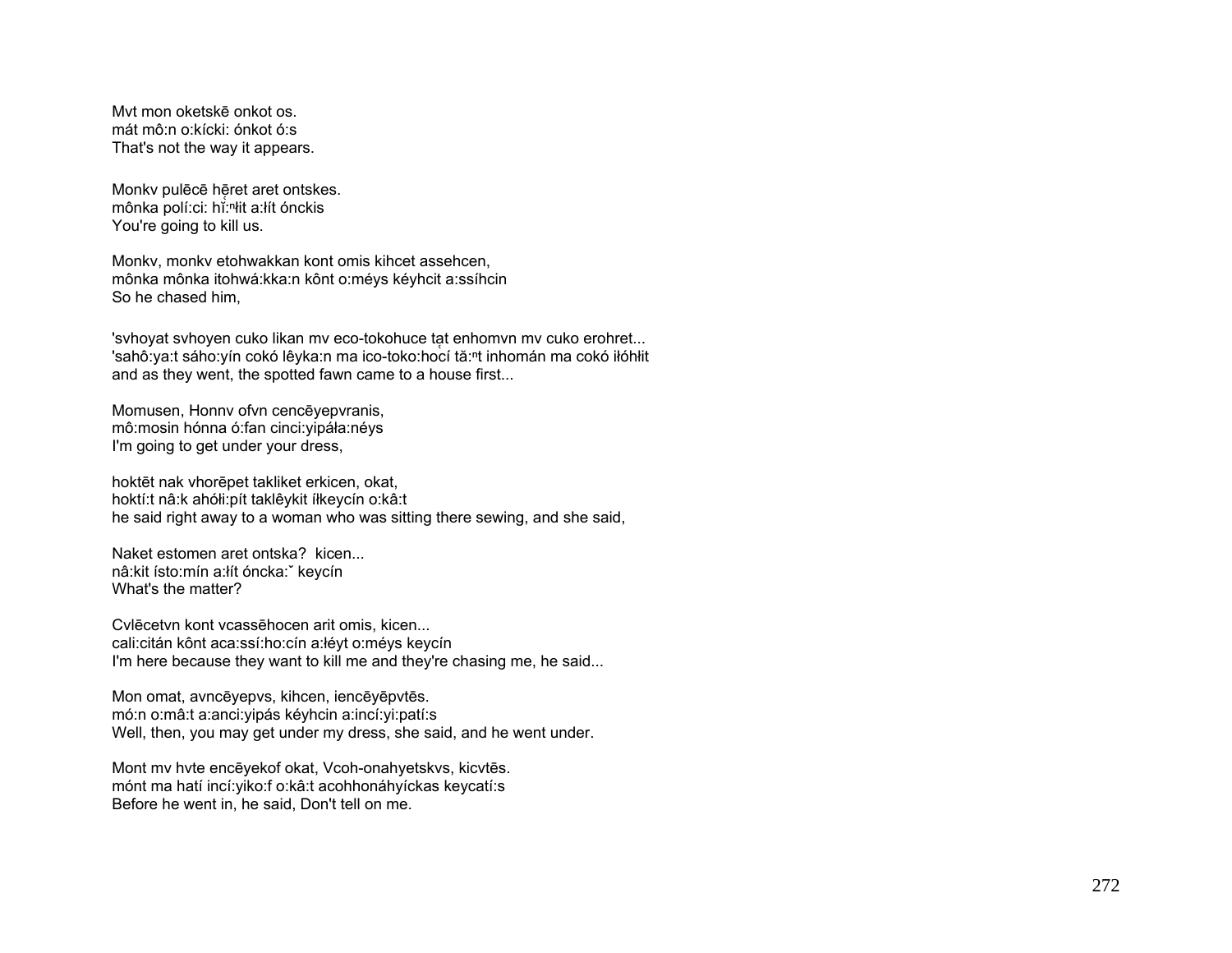Momen Mohkotis os, kicytēs. mo: mín mó<sup>n</sup>hkoteys ó: s keycatí: s I won't, she said.

## [new paragraph]

Mon hofone-mahekon, hvtvm yvhvt vrēpen okhohyvten vlaket omat, mó:n hofoni-má:hikon hatâm yahát ali:pín okhóhyatin alâ:kit o:mâ:t Before long the wolf that [the fawn] had talked about arrived.

Mvn hopoyit aret omis. Vlvkekathaks? kicen... mán hopo:yéyt a:lít o:méys alákiká:tha:ks keycín I'm here looking for him. Has he not come by here? he asked...

Hēcvkē sekot os, kicvtēs. hĭ:ncaki: sikót ó:s keycatí:s I haven't seen him, she said.

Momis my yyhy-youle tat myn yhonwet 'saret 'sylaket oman okhoyen ylake tylkuset omes. mô:meys ma yaha-acóli-ta:t mán ahónwi:t sa:lít 'salâ:kit o:mâ:n ókho:yín alá:ki: tăl<sup>n</sup>kosit o:mí:s But the old wolf had followed the scent and he knew that [the fawn] must have come there.

Mont, Estyn estomat kērrētat, ym onvyekot oks, komet, mônt ístan istô:ma:t kî:łłi:ta:t am- onayíkot ó:ks kô:mit She knows where he is and won't tell me, he thought,

mv yvhv-vcule tat vyeko tayvtēs. ma yaha-acóli-ta:t ayíko: tâ:yati:s and the old wolf would not go.

[new paragraph]

Moman my ecuce my honny of yeceyat, mo: mâ: n ma icóci ma hónna ó: fa icî: ya: t Now where the fawn had gone under the dress.

nake tis liken omat kērkēt ocēs. nâ: ki-teys lêykin o: mâ: tkî: łki: tó: ci: s one could tell something was there.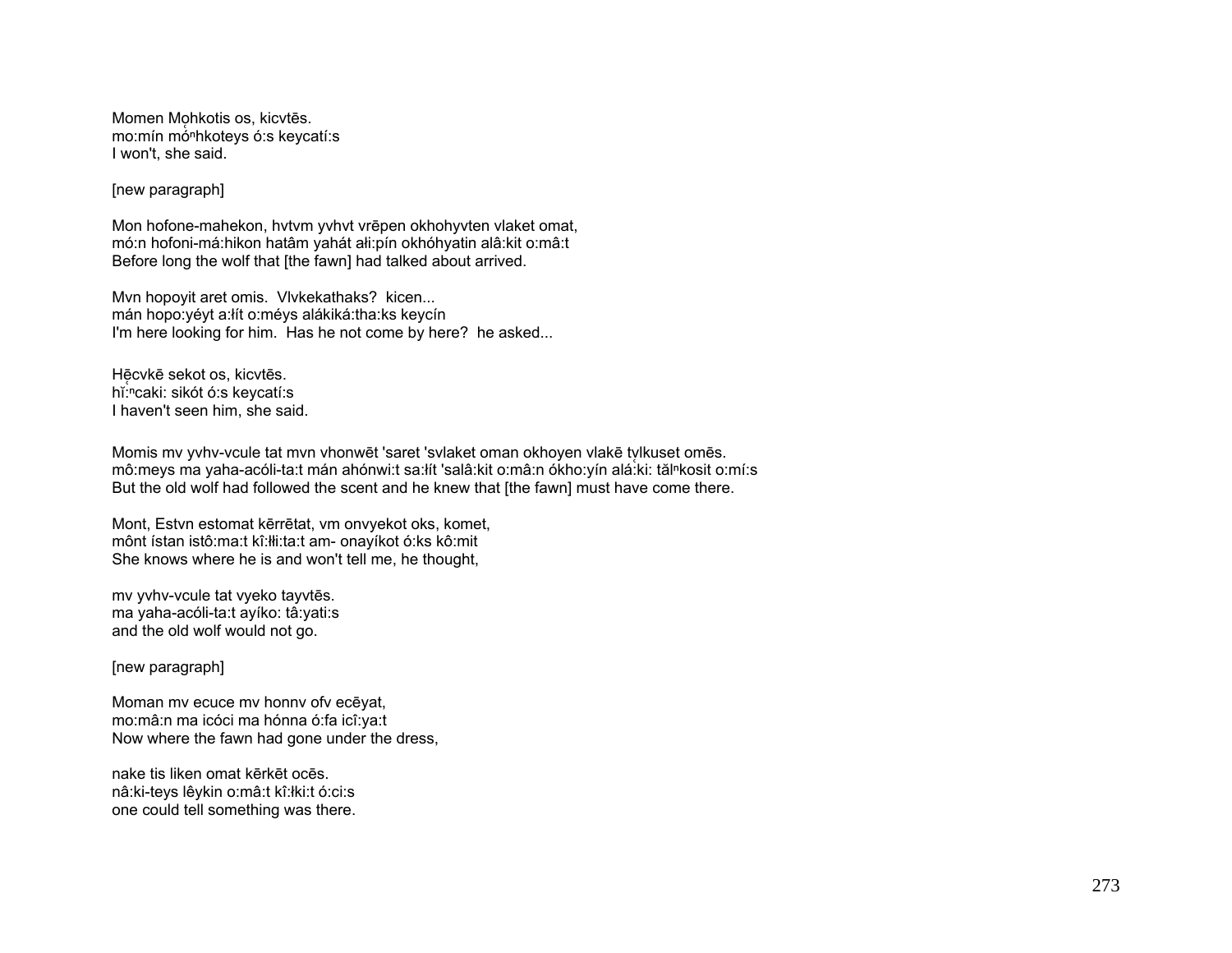Momētut omen, mv yvhv-vcule tat vyeko tayvtēs. mó:mi:tot o:mín ma yaha-acóli-ta:t ayíko: tâ:yati:s That's how it was, so the old wolf would not go.

Mont omusvmmvliken mv hoktē nak vhorē taklikan oket, mónt ô:mosanmmalêykin ma hoktí: nâ:k aho:łí: taklêyka:n o:kít This continued until he said to the woman who sat sewing,

Ahoyirvs. Naket estomētut on omat mv cenhonnv nake kvwvpē omē ocat, a:hoyéyłas nâ:kit istó:mi:tot ó:n o:mâ:t ma cinhónna nâ:ki kawápi: ó:mi: ô:ca:t Stand up. I want to see what's making your dress lift up like something's underneath it.

naket on omat hecvranis, kicen... nâ:kit ó:n o:mâ:t hicáła:néys keycín I want to see what it is, he said...

Ahueran, mvn takliket ohmvtēton: a:hôyła:n mán taklêykit óhmati:to:n When she stood up, there [the fawn] sat:

mv hoktē ahueran, mvt mv hoktē enhonnv ofvn wakket ohmvtet... ma hoktí: á:hoyłâ:n mát ma hoktí: inhónna ó:fan wâ:kkit óhmatit when the woman stood up, it had been [the fawn] that had been lying under the woman's dress...

Atasiket, enletiken, hvtvm asiyet 'sayet 'svyēpet omen... a:ta:sêykit inlitêykin hatâm a:sêyyit sa:yít sáyi:pít o:mín He jumped up and started running, [the wolf] gave chase, and they took off...

[new paragraph]

Hytym matypomēn cuko likēn hytym my ecuce tat erorytēs. hatâm ma:tapó:mi:n cokó léyki:n hatâm ma icóci tă:<sup>ⁿ</sup>t iło:łatí:s Again, as before, the fawn came to a house first.

Mont mvo hoktvlēt mvo nak vhorē tat takliken erem ecēyvtēs. mónt maó hoktalí:t maó nâ:k aho:łí: tá:t taklêykin iłím- ici:yatí:s And there, too, an old lady sat sewing as he went in.

Mont okat, Estvn estomusis iecesokkepvyē tayēs. mónt o:kâ:t ístan istô:moseys a:icisokkipáyi: tâ:yi:s And he said, Can I squeeze in with you somehow?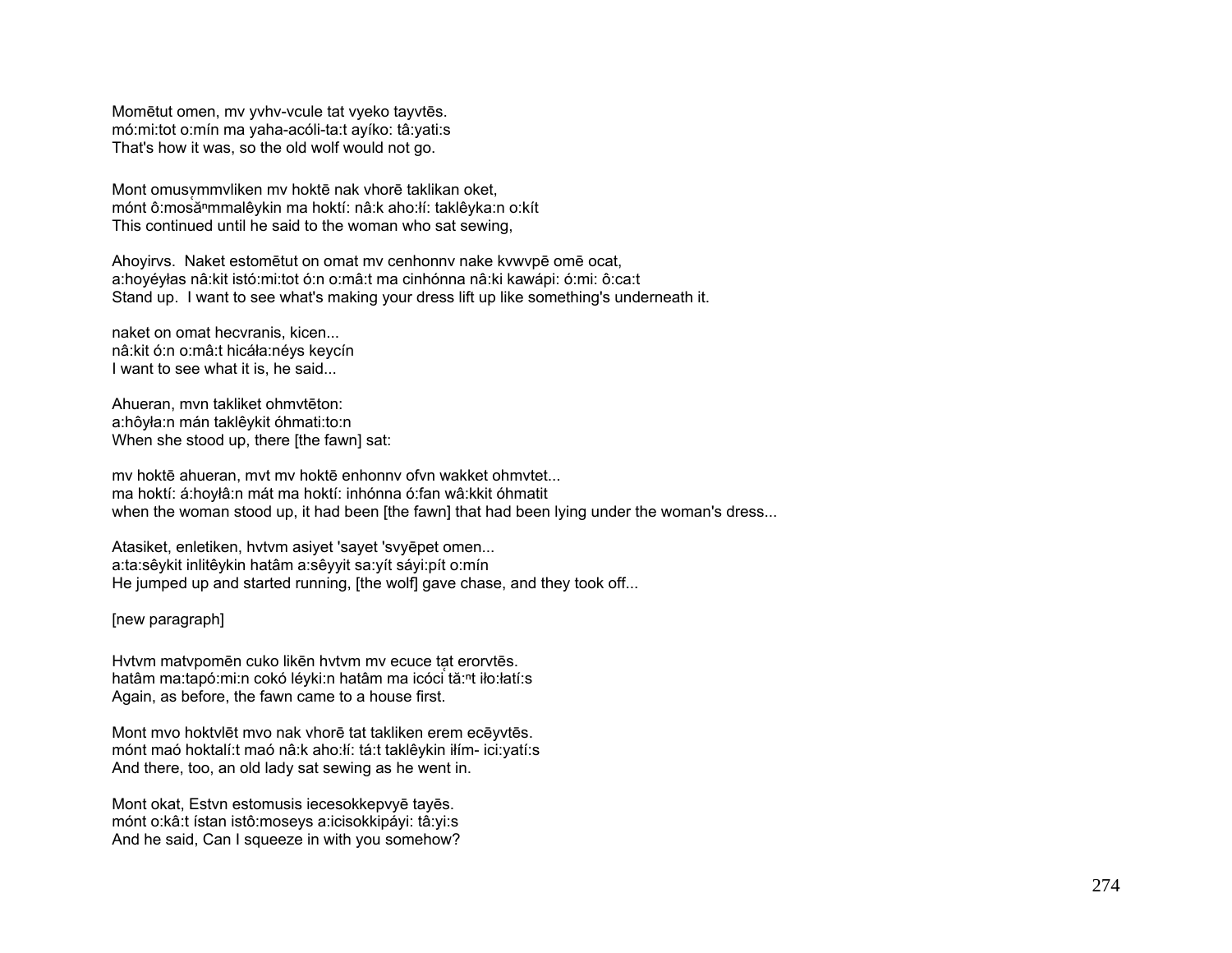Momen cvlēcvranet vcassēhocen arit omis, kicen... mo:mín calí:cała:nít aca:ssí:ho:cín a:łéyt o:méys keycín I'm here because they're going to kill me and they're chasing me, he said...

Mon omat, vsin vrkvswvn akcēyvs! kihcen, mvn erakcēyvtēs. mó:n o:mâ:t asêyn ałkáswan akcí:yas kéyhcin mán iłákci:yatí:s Well, then, get in that earthen pot over there! she said, and he got in.

Mont mvn akpikvtēs. mónt mán akpêykati:s And he sat in it.

Mon mvo kicvtēs, Vcoh-onahyetskvs! kihcet, momusen mv vrkvswv akcēyvtēs. mó:n maó keycatí:s acohhonáhyíckas kéyhcit mô:mosin ma ałkáswa ákci:yatí:s And again he said, Don't tell on me! and got into the earthen pot.

Mont mvn akpiket omis, mvo hesakof, mormokē omēt ocvtēs. mónt mán akpêykit o:mêys maó hisa:kô:f mó:łmo:kí: ó:mi:t ó:cati:s And he sat in there, but when he breathed in and out, there was a bubbling sound.

[new paragraph]

Mon my yvhy-vcule vrēpen okhohyvten erohret, mó:n ma yaha-acóli ałĭ:npin okhóhyatin iłóhłit And the old wolf that he had spoken of got there,

momusen erem pohvtēs. mô:mosin iłím- po:hatí:s and right away questioned her.

Momēn hopoyit arit omis. mó:mi:n hopo:yéyt a:łéyt o:méys I'm here looking for him.

Vlvkekohaks? kicen... alákikóha:ks keycín Did he not come here? he asked...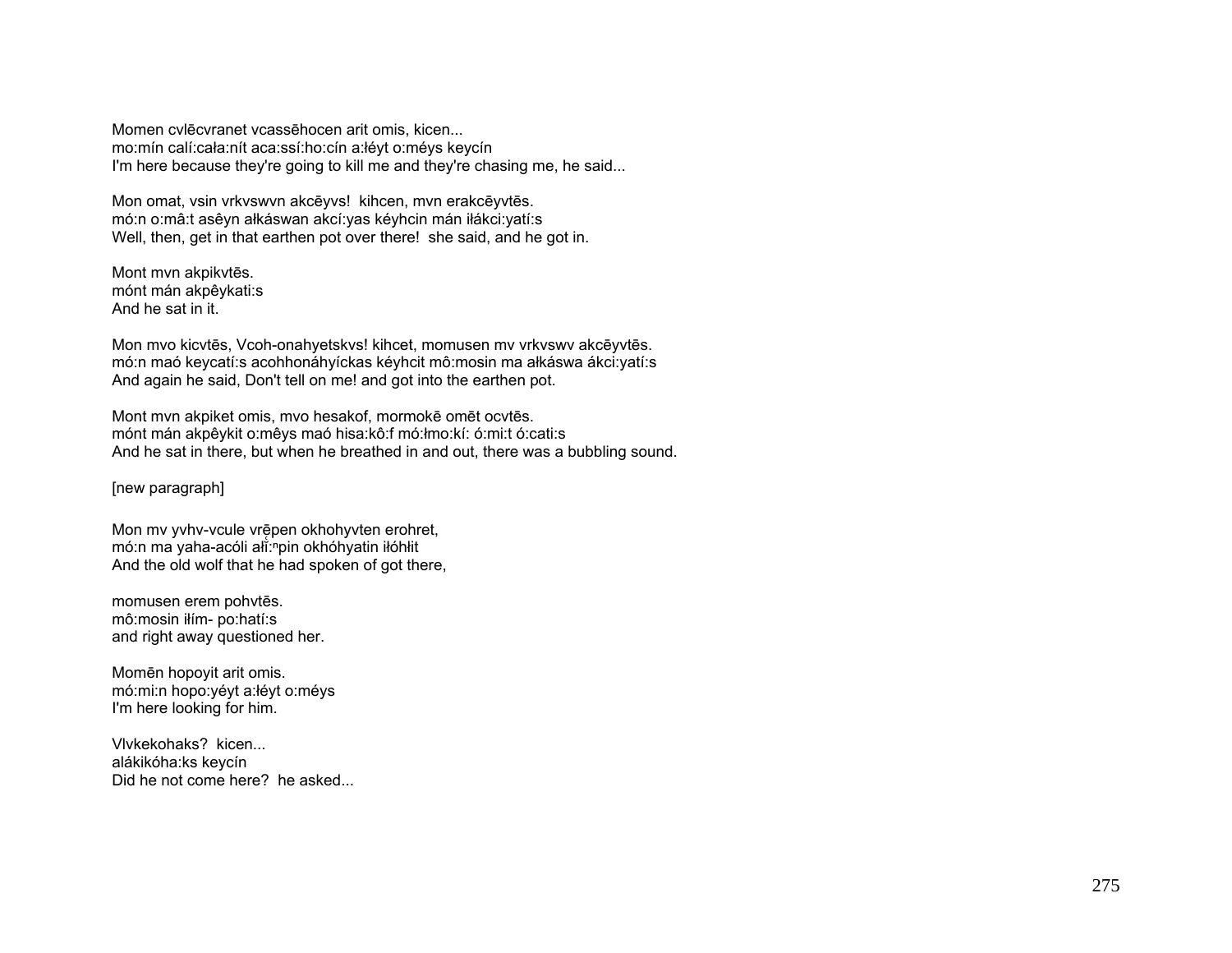Hē̞cvkesekot os, kicvtēs. hĭ: "cakisikot ó: s keycatí: s I haven't seen him, she said.

Momen omēto estomis mvn honwēt 'svlaket omis okhoyekv, mo:mín o:mí:to istô:meys mán hónwi:t 'salâ:kit o:mêys ókho:yiká Then even so, because he had followed the scent,

vyeko tayet taklikē pet omisat... ayíko: tâ: yit takleykĭ: "pit o: mêysa: t he would not leave and stayed awhile...

Naket estomen heyv osafke eshuerat nak maket okehaks? kicen... nâ:kit ísto:mín hiyá osá:fki ishôyła:t nâ:k ma:kít o:kihâ:ks keycín Why is this sofkey standing here saying things? he asked[17]...

Osafket ta̞yen kvmoksēt ont omis, osá:fkit tă:<sup>n</sup>yin kamóksi:t ônt o:mêys The sofkey is very sour,

vpvlvtvkon estakhueret ont os, kicen... apalatáko:n istakhôyłit ónt ó:s keycín but I haven't thrown it out yet, and it's still standing there, she said...

Hiyomen hēcin pvlatetsken hecvranis, kicen... heyyô:min hî:ceyn pala:tíckin hicáła:néys keycín While I'm watching, I want to see you throw it out, he said...

Momusen rastak-ehset, 'susiyet ervpvlatan, mô:mosin ła:stakkíhsit 'sosêyyit iłápala:tâ:n Then she got the pot of sofkey and took it out, and as she threw it out,

mvn akpikēt oman okhohyvten... mán akpéyki:t ô:ma:n okhóhyatin [the fawn] was in it and was thrown out...

Erlvtiket hvtvm enletiken, iłlatêykit hatâm inlitêykin Upon landing, he started running again,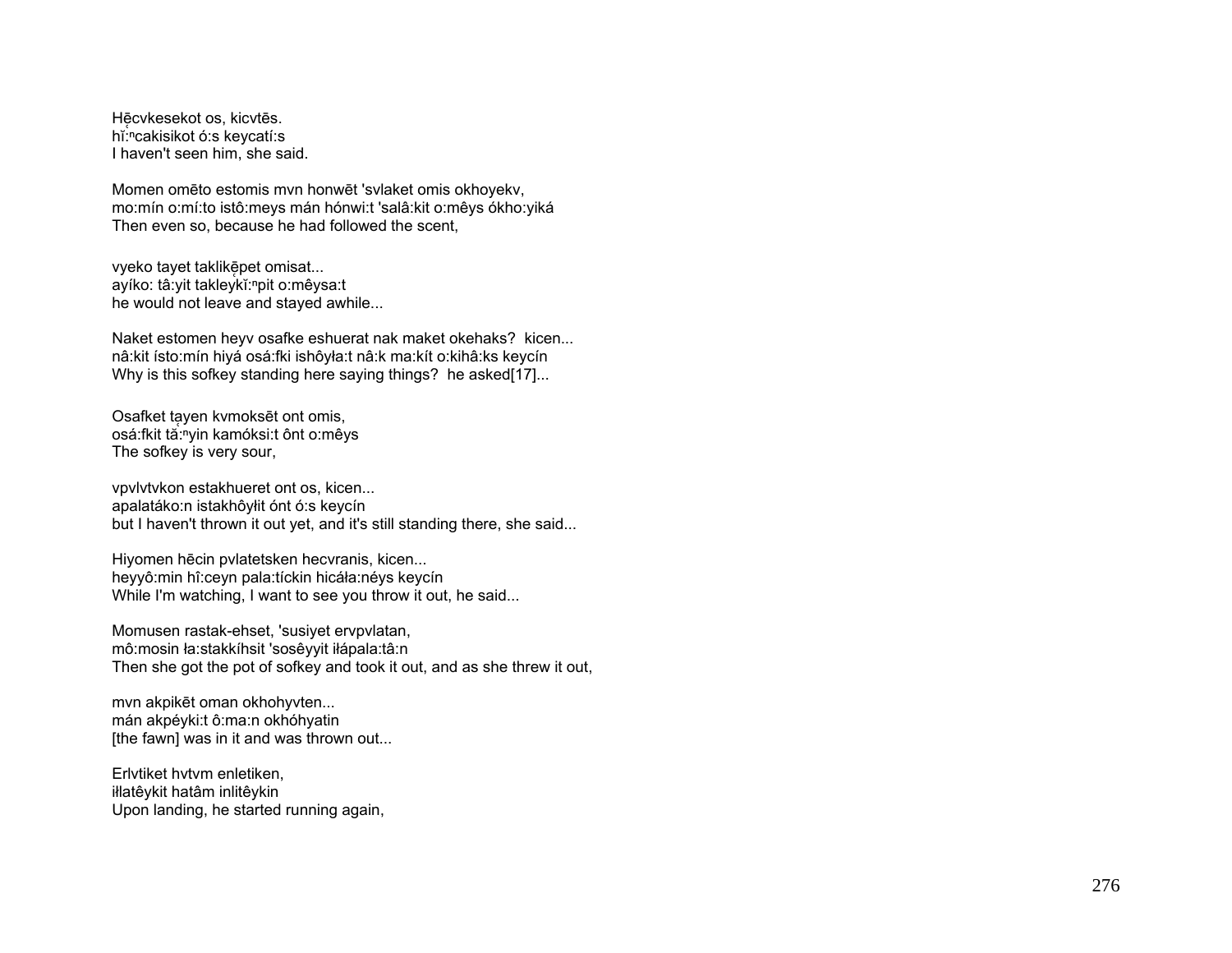hvtvm assehcet esayat 'sayet oman, hatâm a:ssíhcit isâ:ya:t sa:yít o:mâ:n and again [the wolf] chased him and they took off,

hvtvm cuko likēn mv ecuce tạt eroret omat... hatâm cokó léyki:n ma icóci tă:ʰt iłô:łit o:mâ:t and once again the fawn came to a house first...

Mvn vcassēcet omhoyen estometv kerrvkot arit omis. mán acá:ssi:cít ómho:yín isto:mitá kíłłako:t a:łéyt o:méys I'm here because they're chasing me and I don't know what to do.

Estvn estomusis vcvrvnayvs, kicvt ēs. ístan istô:moseys acałaná:yas keycatí:s Somehow hide me somewhere, he said.

Mont estvn naken vrvnakvk <sup>ē</sup> tayat o̜cvyesepekot os, kicet omisat... mónt ístan nâ:kin ałaná:kaki: tâ:ya:t ŏ:ʰcayisipíkot ó:s keycít o:mêysa:t But I have nothing that one can hide behind, she said...

Mv ecucet okat, Ceyupon cenc ēyepvranis, kicen... ma icócit o:kâ:t ciyopó:n cinci:yipáła:néys keycín Then the fawn said, I'll go in your nose...

Mon omat, momekvs, kihcen, mó:n o:mâ:t mo:míkas kéyhcin Well, then, let it be so, she said,

eyupo-hvoken enc ēyen iyopo:-háwkin incî:yin and he went into the old lady's nostril

mv hoktalat esliken... ma hoktâ:la:t islêykin as she was sitting...

Hvtvm mv yvhv-vcule eroret okat: hatâm ma yaha-acóli iłô:łit o:kâ:t Again the old wolf arrived: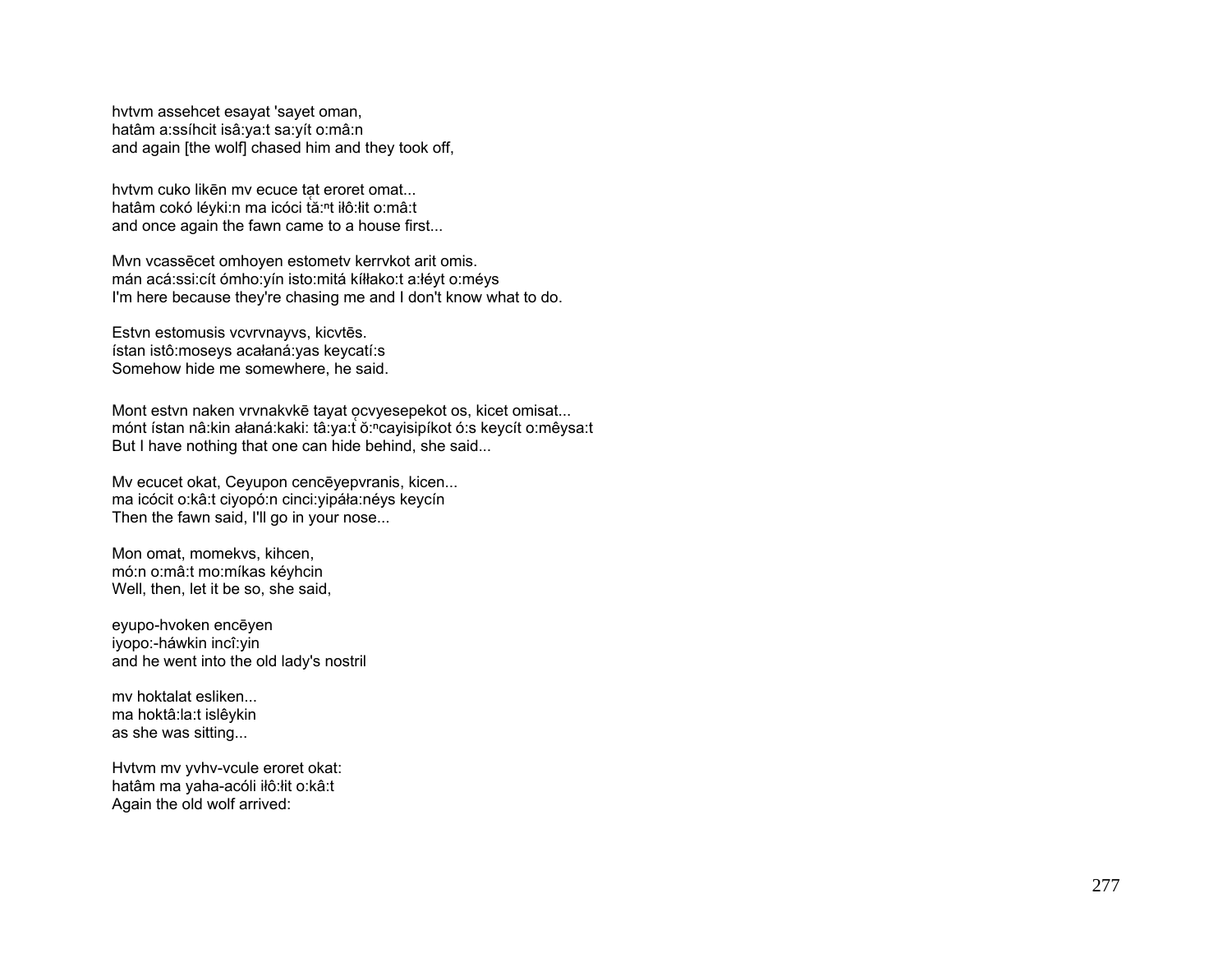Momēn mvn assēcit ohmvyan, yvn vlake ont on vlakit omis, kicet omen... mó:mi:n mán á:ssi:céyt óhmaya:n yán alá:ki: ônt ó:n ala:kéyt o:méys keycít o:mín I was chasing him and it appears he came here, that's why I've come, he said...

Momis mv hoktē eyupo encēyeko monkof okat, mô:meys ma hoktí: iyopó: incí:yiko: mónko:f o:kâ:t But before [the fawn] had gone into the woman's nostril, he'd said,

Vcoh-onahyetskvs, kihcet encēyet omēpekv, oh-onvyetv eyacekatēs. acohhonáhyíckas kéyhcit incî:yit omi:piká ohhonayitá iyá:ciká:ti:s Don't tell on me, and so she didn't want to tell.

[new paragraph]

Mont oman mv hoktalat eyupon enhēcvtēs, mónt o:mâ:n ma hoktâ:la:t iyopó:n ínhi:catí:s Then he looked at the old woman's nose,

mv yvhv-vcule yopvn eroret onkv. ma yaha-acóli yópan iłô:łit onká because the old wolf had arrived afterwards.

Mont okat, mónt o:kâ:t And he asked,

Mv ceyupo naket cem eston omehaks? kicvtēs. ma ciyopó: nâ:kit cim- ístó:n o:mihâ:ks keycatí:s What has happened to your nose?

Mon em vyuposket okat, mó:n im- áyopo:skít o:kâ:t And she answered him, saying,

Ta ̜yen cvyupot vnnokiket, vnhvsafket omen taklikit omvyē, kicvtēs. tă:<sup>n</sup>yin cayopó:t annokêykit anhasâ:fkit o:mín taklêykeyt o:mayí: keycatí:s I'm sitting in here because my nose really hurts and is now very swollen.

Mon okatet, mó:n o:kâ:tit And he said,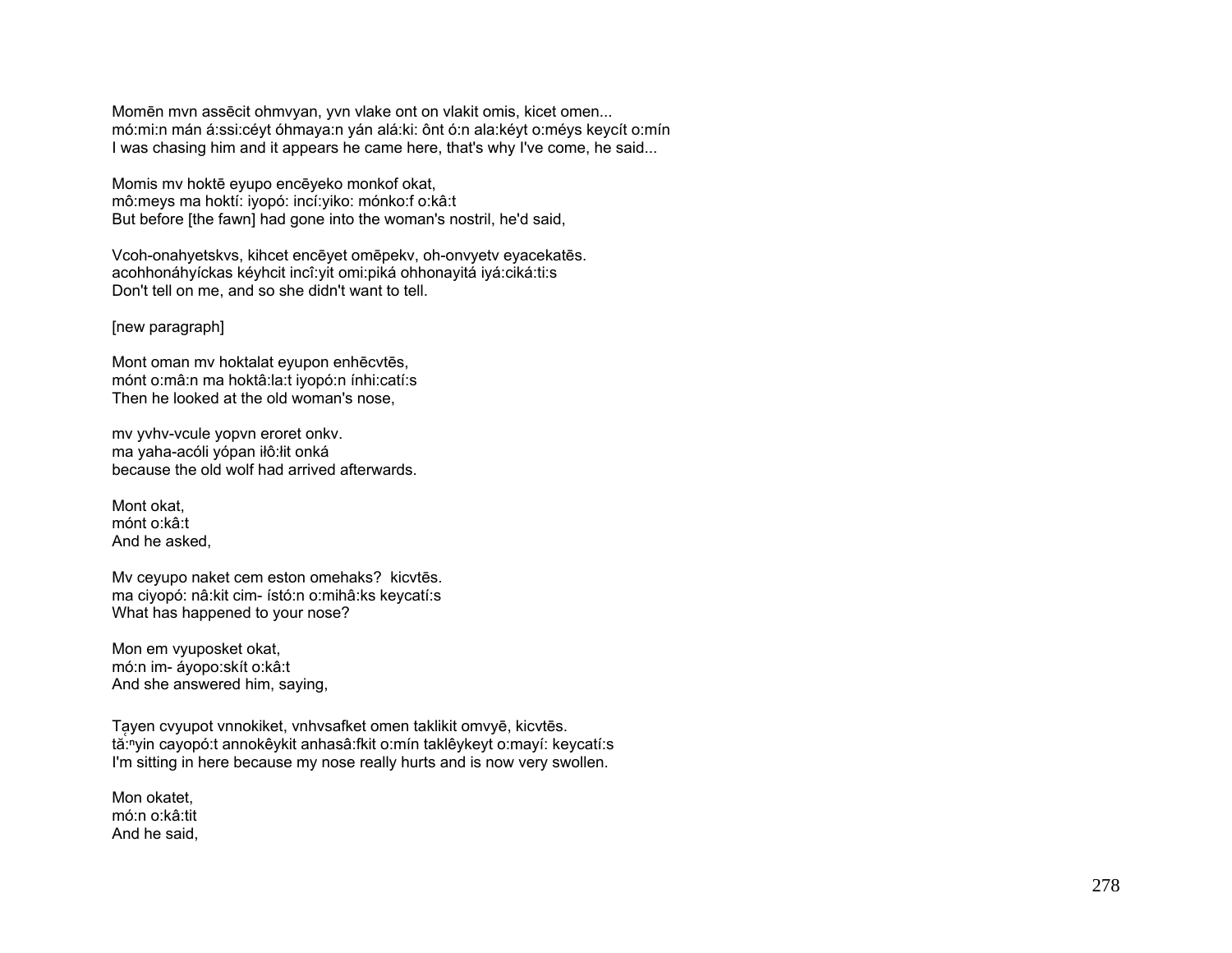Mon omat, rēsketsken hecvranis, kihcen... mó:n o:mâ:t łi:skíckin hicáła:néys kéyhcin Well, then, let me see you blow your nose...

Rēskan mvn vpiket ohmvten, łî:ska:n mán apêykit óhmatin When she blew, that's where [the fawn] had been,

<sup>r</sup>ēskan vpaket ertaklvtiket hvtvm enletiken, łi:skâ:n apâ:kit iłtaklatêykit hatâm inlitêykin and as soon as she blew, he fell on the floor,

esayat 'sayet oman, isâ:ya:t sa:yít o:mâ:n and ran again and they took off,

hvcce wakkēn vpicēcet vyēpet omen esayvtēs. hácci wákki:n apéyci:cít ayi:pít o:mín isa:yatí:s staying close to the edge of the river as they went.

## [new paragraph]

Mont oman hvcce onvpusan etot cunēket omat, mónt o:mâ:n hácci onáposa:n itót conî:kit o:mâ:t Now over the river was a bowed tree,

uewvn aakcunēket ont oman... óywan a:akconî:kit ónt o:mâ:n and it was bent down into the water...

Mv uewvn akliket os, kont, ma óywan aklêykit ó:s kônt He's in the water, [Wolf] thought,

mv eton vcemket ohliket oman, ma itón acîmkit ohlêykit o:mâ:n and climbed the tree and sat there,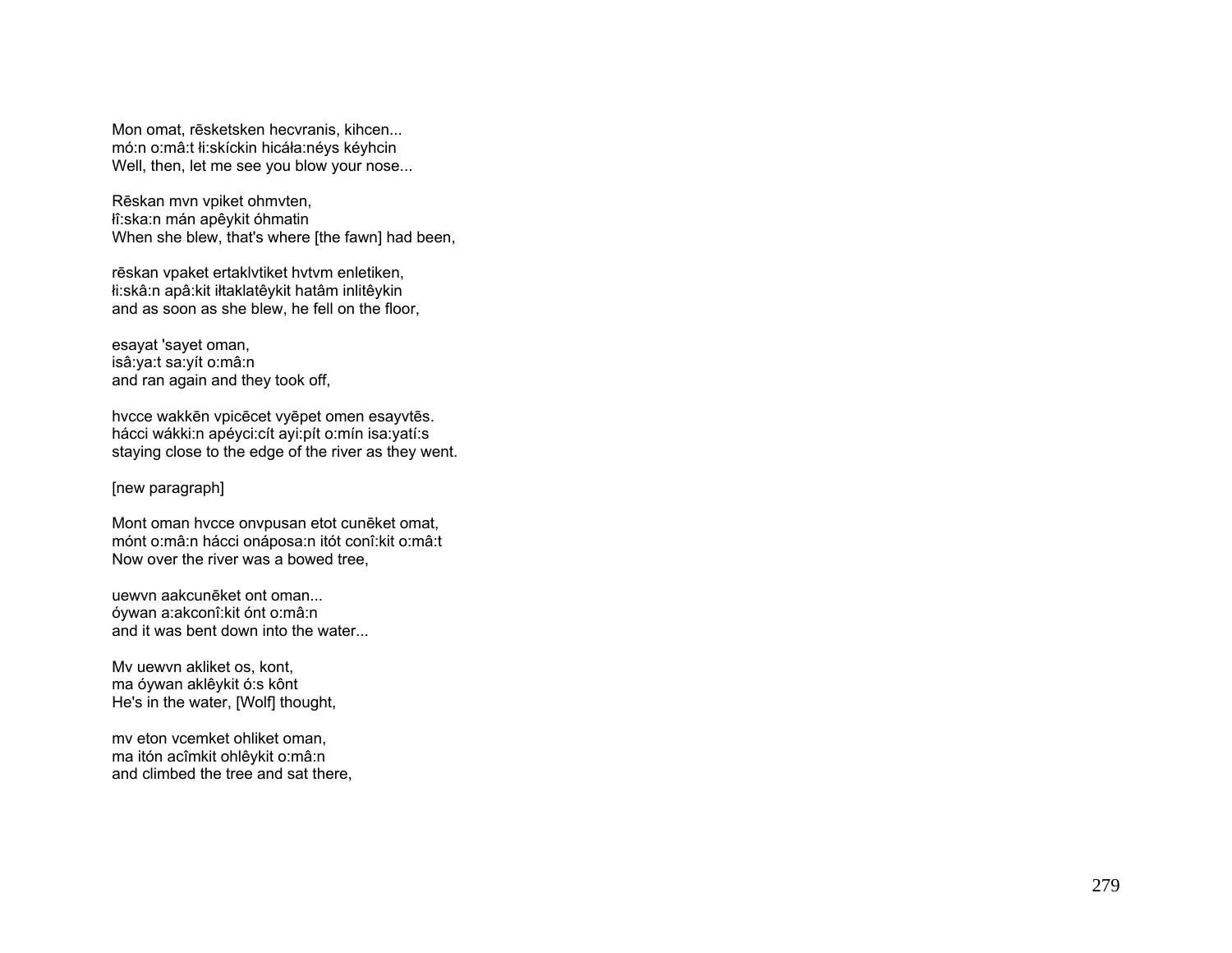em vpēttēn hēcet omat, im- api:ttí:n hi:ncit o:mâ:t but seeing his shadow,

Myn uewyn akliket os! kont my uewy tat aktasket... mán óywan aklêykit ó:s kônt ma óywa-ta:t aktâ:skit he thought, He's in the water! and jumped into the water...

Hotusepvtēt ak-arvtet, hotosipáti:t ákka:łatít He was tired as he went looking around in the water,

eto min ohliket ohmytet eshēcytēs. itó mêyn ohlêykit óhmatit ishî: cati: s and then he realized [the fawn] had been sitting in the tree.

[new paragraph]

Mohmet eshehcet omis, estohmet elēceko tayvtēs. móhmit ishíhcit o:mêys istóhmit ilí:ciko: tâ:yati:s And though he found him, there was nothing he could do to kill him.

Mont omet vhecicvo pylepet ont omet, mónt o: mít ahicé y cao palî: pit ónt o: mít So he hired a quard to watch [the fawn],

elēhocvrēn evacet omet, ili:hocáłi:n iyâ:cit o:mít and he needed someone to kill him,

estit elēcē tayat kerrekot omis... istêyt ilí:ci: tâ:ya:t kíłłikot o:mêys but didn't know anyone who could do it...

Ayen Lucvt likēpen erem orvtēs. a:yín locát leykĭ:npin iłím- o:łatí:s After a while he came upon Turtle.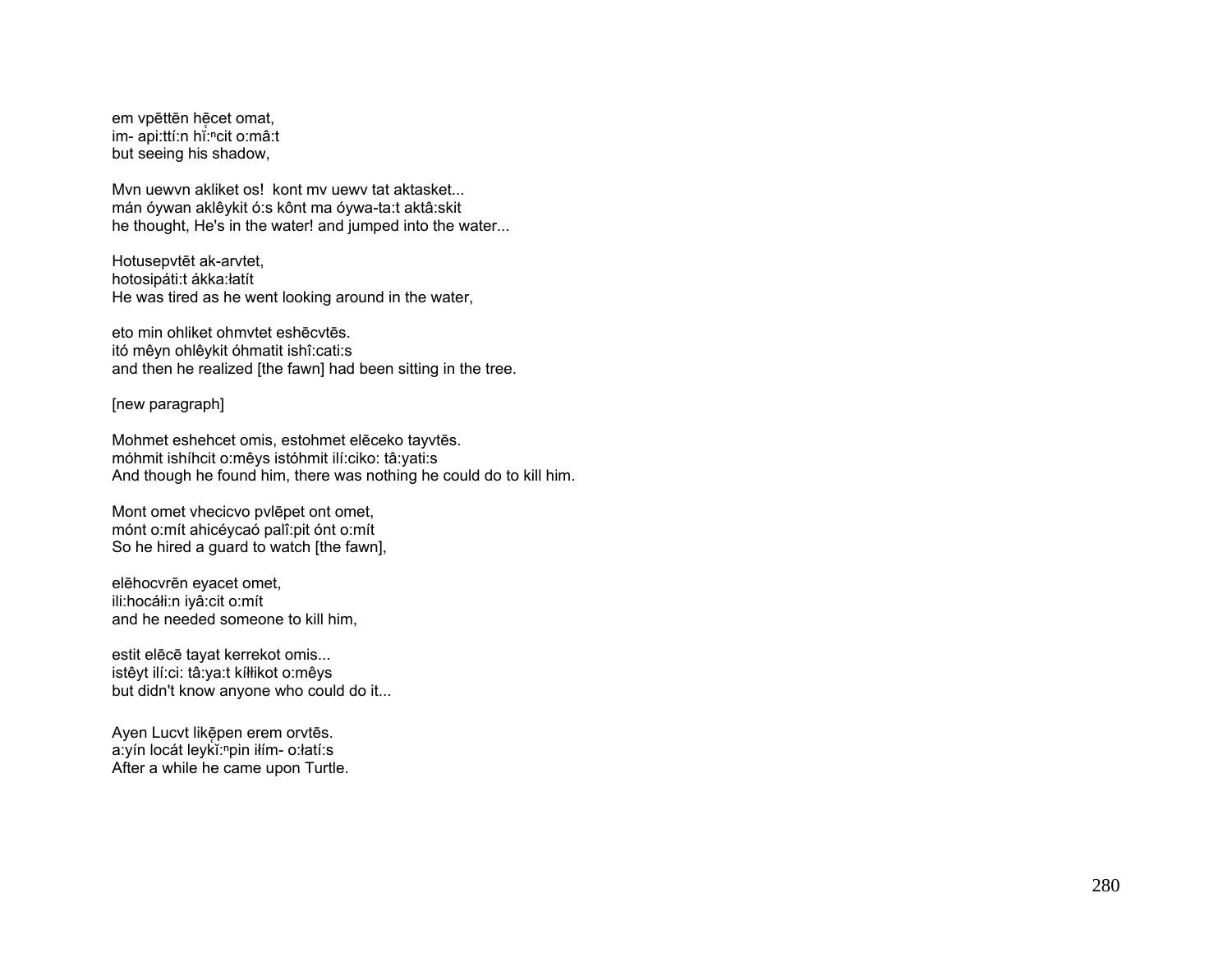Eccv-kotaksen kasēpet likēpen erem orvtēs. icca-kotáksin ká:si:pít leykĭ:npin iłím- o:łatí:s He came upon him while he was sitting scraping wood for a bow.

Mont okat, mónt o:kâ:t And he said,

Momēn nake elēcetvn vm elēcetskvrēn cvyacet arit omis, kicen... mó:mi:n nâ:ki ili:citán am- ilí:cíckáłi:n cayâ:cit a:łéyt o:méys keycín There's something I'd like you to kill for me...

Hvte eccv-kotaksen kasēpusin os, kicen, eratvtēs. hatí icca-kotáksin ká:si:poséyn ó:s keycín iła:tatí:s I'm just now scraping my bow, [Turtle] said, so [Wolf] returned home.

[new paragraph]

Mont hvtvm yefulket erem orvtēs. mónt hatâm 'yifôlkit iłím- o:łatí:s Then again [Wolf] went back [to Turtle].

Mont hvtvm ervtotvtēs. mónt hatâm iłáto:tatí:s And again he made his request.

Momat, Hvte eccv-kotaksen fottayēpusin os, kicen, eratvtēs. mó:ma:t hatí icca-kotáksin fo:ttá:yi:poséyn ó:s keycín iła:tatí:s I'm just now stringing my bow, [Turtle] said, so [Wolf] returned home.

[new paragraph]

Mont hvtvm komat yefulkvtēs. mónt hatâm kô:ma:t 'yifolkatí:s Then again he decided to go back.

Mont rem oren, hvtvm ervtoten... mónt 'łim- ô:łin hatâm iłáto:tín And as he got there, he made the request again...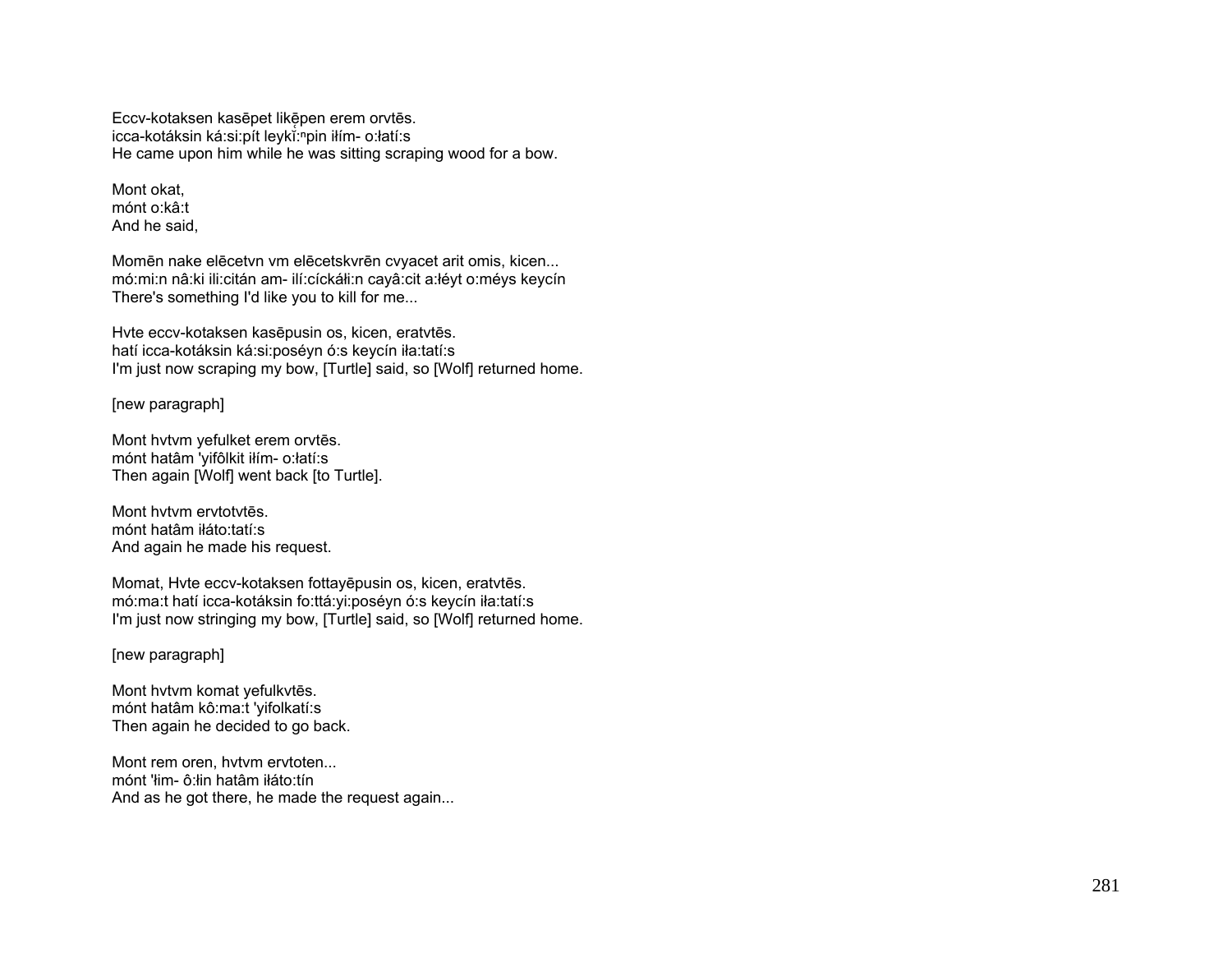Hvte rēn 'mvlvpotēpusin os, kicen eratvtēs. hatí łí:n 'malápoti:poséyn ó:s keycín iła:tatí:s I'm just now straightening the arrows, [Turtle] said, and [Wolf] returned home.

[new paragraph]

Mont hvtvm yefulkvtēs. mónt hatâm 'yifolkatí:s Then again he went back.

Mont hvtvm erem oret oman, Hvte rēn enkasēpusin os, kicen, eratvtēs. mónt hatâm iłim- ô:łit o:mâ:n hatí łí:n inká:si:poséyn ó:s keycín iła:tatí:s I'm just now scraping the arrows, [Turtle] said, and [Wolf] returned home.

[new paragraph]

Mont hvtvm yefulket erem oren okat, mónt hatâm 'yifôlkit iłim- ô:łin o:kâ:t Then again he went back, and when he arrived there, [Turtle] said,

Hvte rēn esfottēpusin os, kicvtēs. hatí łí:n isfó:tti:poséyn ó:s keycatí:s I'm just now putting feathers on the arrows.

Mont vcak-vtekon eratvtēs. mónt acakkatíkon iła:tatí:s So [Turtle] did not come with him and [Wolf] returned home.

[new paragraph]

Momet hvtvm yefulket erem oren okat, mo:mít hatâm 'yifôlkit iłim- ô:łin o:kâ:t Then he went back again, and when he arrived there, [Turtle] said,

Hvte rēn 'sem vkotēpusin os, kicen, eratvtēs. hatí łí:n 'sim- ákoti:poséyn ó:s keycín iła:tatí:s I'm just now trimming the arrows, and [Wolf] returned home.

[new paragraph]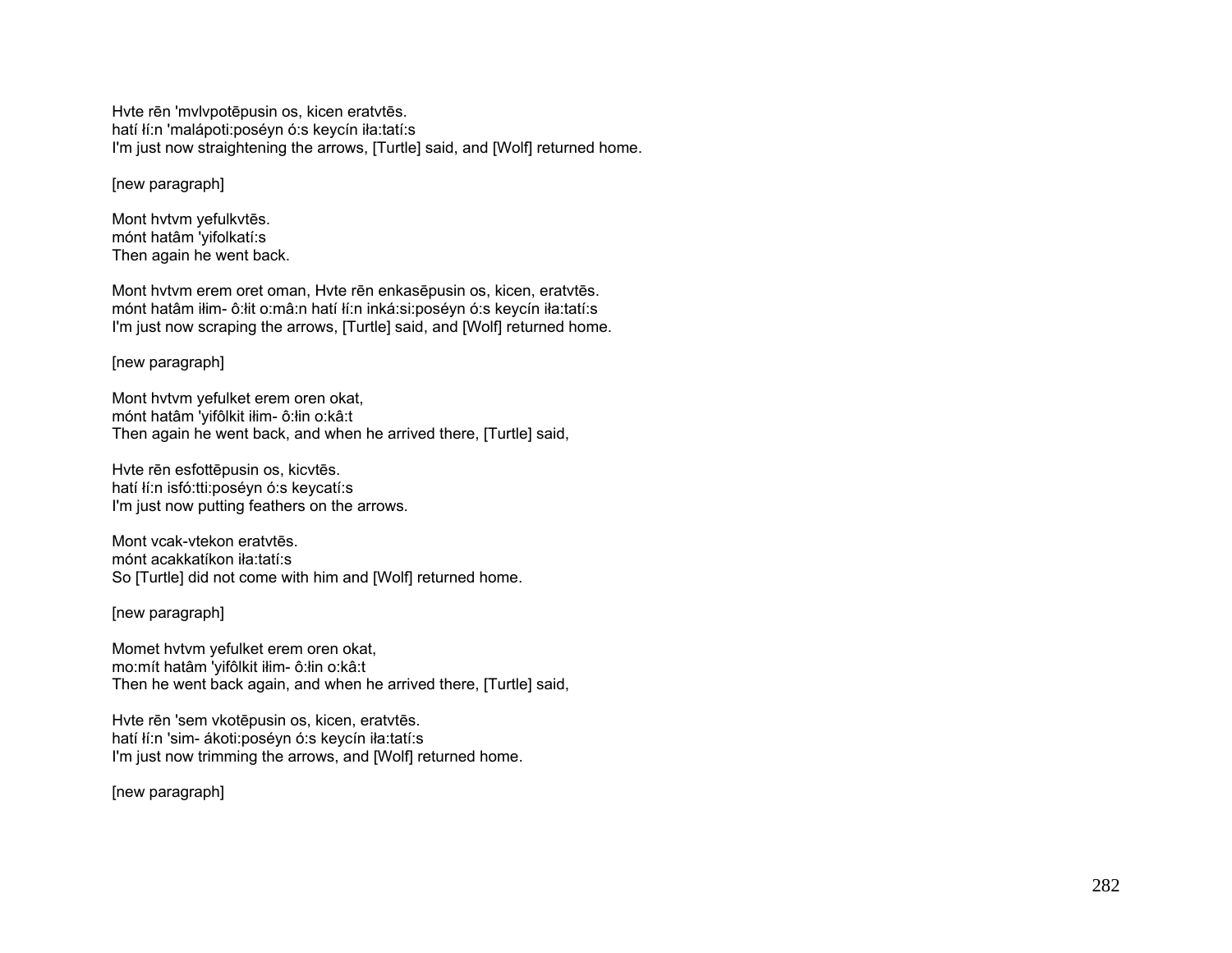Mont hvtvm yefulkvtēs. mónt hatâm 'yifolkatí:s Then [Wolf] went back.

Mont yefulket, hvtvm erem oren okat, mónt 'yifôlkit hatâm iłim- ô:łin o:kâ:t And when he went back, and when he got there, [Turtle] said,

Acvcokohyet 'svcvpēhoyen omēpvyētvnks, kicvtēs. a:cacokóhyit 'sacapí:ho:yín omi:payí:tanks keycatí:s Carry me on your back, that's my usual way, he said.

Momusen mvn em elēhocvrēn eyacet omekv, mô:mosin mán im- ili:hocáłi:n iyâ:cit o:miká Since [Wolf] wanted so badly to have [the fawn] killed,

momusen acokohyet resatvtēs. mô:mosin a:cokóhyit łísa:tatí:s he returned [to where the fawn was] with [Turtle] on his back.

Mont esaret resvlahket ohmen, momusen ēccvtēs. mónt isa:łít 'łisaláhkit óhmin mô:mosin i:ccatí:s When he got back with him, right away [Turtle] shot at [the fawn].

Mont ēccat mv rē 'sarvtē omvlkvn 'svpvlvtē poyvtēs. mónt i:ccâ:t ma łí: sa:łatí: omălⁿkan 'sapalatí: po:yatí:s And he shot at him until he used up all the arrows he had brought with him.

Mont okat vsin rē hvmket 'svnsumkvnks. mónt o:kâ:t asêyn łí: hámkit sansômkanks And he said, I lost an arrow over there.

Mvn rasvnhopoyvs, kihcen, mán ła:sanhopóyas kéyhcin Go find it for me, he said,

ayat mvo eshecē hēret eshehcet, resvlakvtēs. â:ya:t maó ishicí: hĭ:ʰłit ishíhcit łísala:katí:s and going to look, [Wolf] easily found it and brought it back.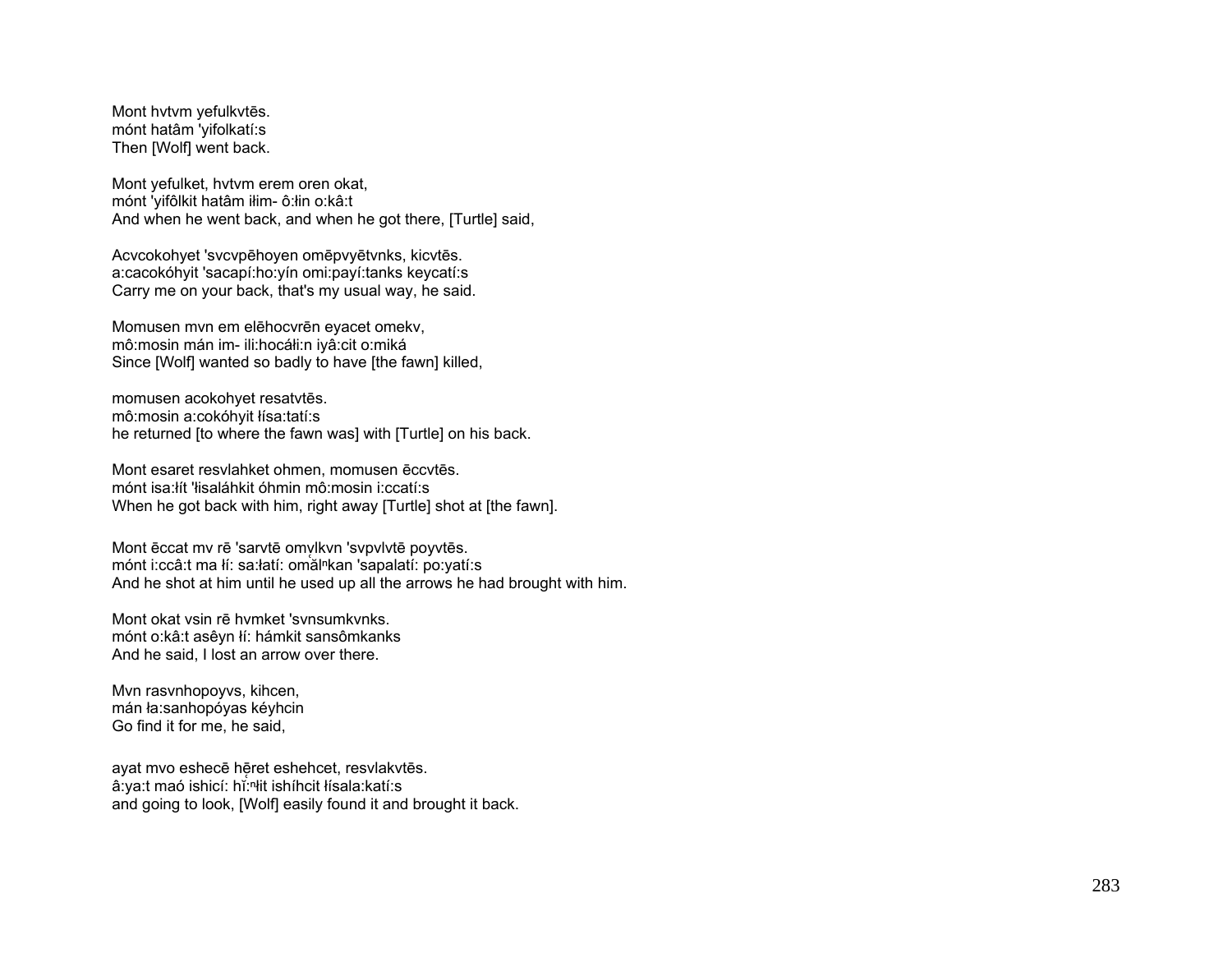Mohmen mvn rē 'mvhericet aklikvtet, móhmin mán łí: máhiłeycít aklêykatit Then [Turtle] fixed the arrow as he sat down there,

mvn esēccat, mvn esrahvtēs. mán isî:cca:t mán ísła:hatí:s and when he shot it, he hit [the fawn].

Mont elehcet ohmen... mónt ilíhcit óhmin And he killed him...

Mvn okekv, mv elēcē arat enfēkv komet, mán o:kiká ma ilí:ci: a:łâ:t infí:ka kô:mit As [Wolf] had meant it, he wanted to pay [Turtle], so he asked,

Ehvfe tis ceyacen omat? kicen... iháfi-teys ciyâ:cin o:mâ:t keycín Would you like a thigh?...

Cvhvfe nokinokusen calusats, maken... caháfi nokeynó:kosín ca:losâ:ts ma:kín My thigh would hurt and it would kill me, [the fawn] said...

Efulowv tis ceyacen omat? kican, ifolowá-teys ciyâ:cin o:mâ:t keycâ:n Would you like a shoulder? he asked,

Mvo cvfulowv nokinokusen cvlēpusats, maken... maó cifolowá nokeynó:kosín cali:posâ:ts ma:kín That, too, my shoulder would hurt and it would kill me, he said...

Elupe tis? kicof, ilópi-teys keycô:f Perhaps the liver, then? he asked,

Cvlupe nokinokusen calusats, makēpen... calópi nokeynó:kosín ca:losâ:ts má:ki:pín My liver would hurt and it would kill me, he said...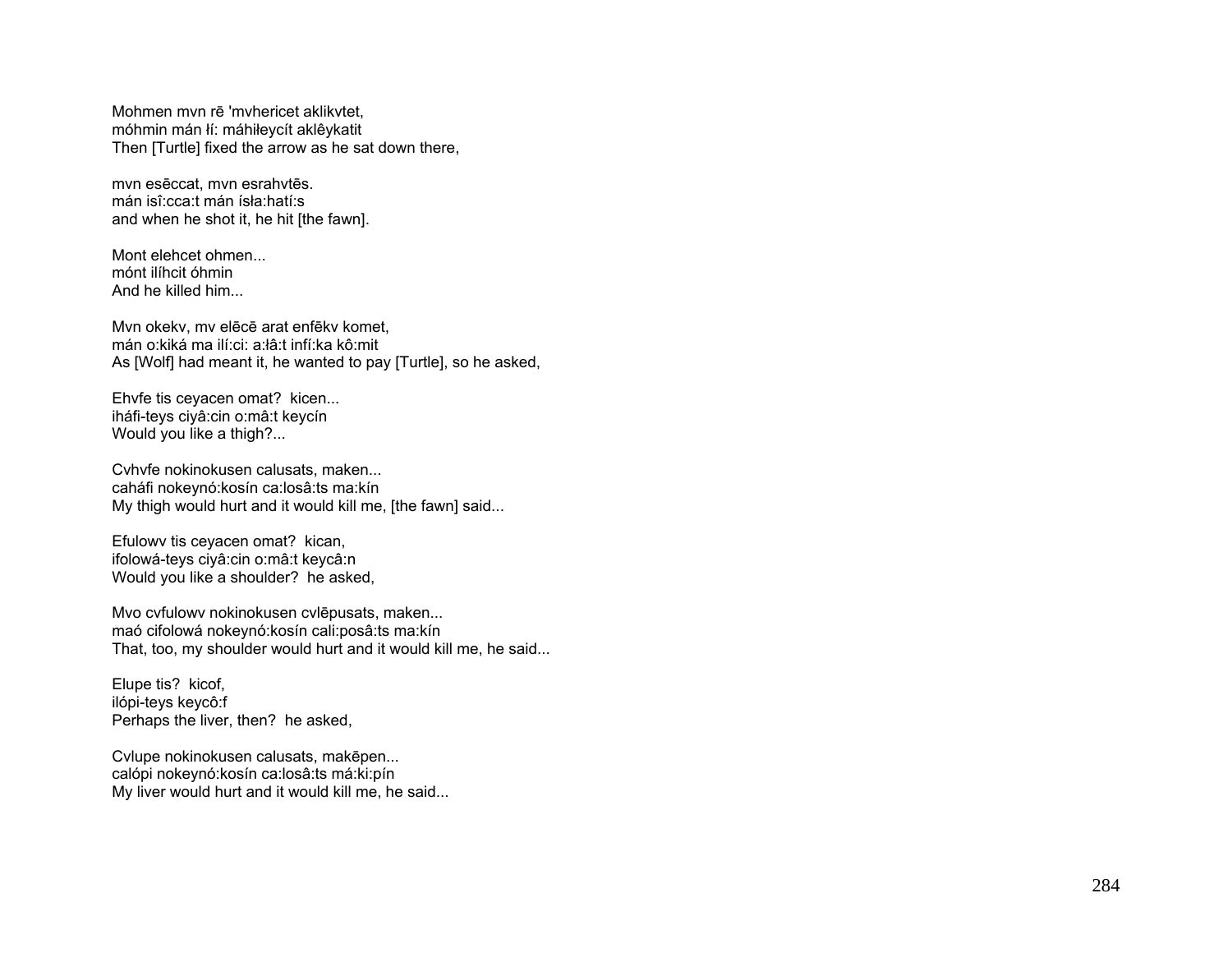Ekv tis? kihocat, iká-teys kéyho:câ:t The head, then? he asked,

Cvkv nokinokusen calusats, makēpen... caká nokeynó: kosín ca: losâ: ts má: ki: pín My headache would be so bad, it would kill me, he said...

Enhomehcet. inhomíhcit [Wolf] got aggravated with him, and said,

Naken yacekis okeyan omēt'n os! kihcet, nâ:kin yá:cikeys o:kiyâ:n o:mí:tn ó:s kéyhcit He doesn't want anything!

naken emekut omvlkvn 'tewahlehpet 'svwahephohyen... nâ:kin imíkot omăl<sup>n</sup>kan 'tiwahlíhpit 'sawa:hiphóhyin and without giving him anything, they divided it all and went their separate ways...

Momusen cate-tulokfuce cutkusen ehset, mô:mosin ca:ti-tolo:kfocí co:ntkosi:n íhsit And then [Turtle] took a small blood clot,

'to-essen 'svyokkofet mehcet, resatet resvlakvtēs. 'to-íssin 'sayókko:fít míhcit 'łisâ:tit łísala:katí:s wrapped it in leaves, and brought it home.

Mont em puetakeu sulkēt omen resem vlakvtēs. mónt im- poytá: kió sòlnki: tô: min 'łisím- ala: katí: s And he had many children and brought it to them.

Mon resem oren, mó:n 'lisim- ô:lin And as he arrived home.

Cvrkē! Cvrkē! maket ohpefatken... całkî: całkî: ma:kít óhpifa:tkín they said, Father! Father! as they ran to him...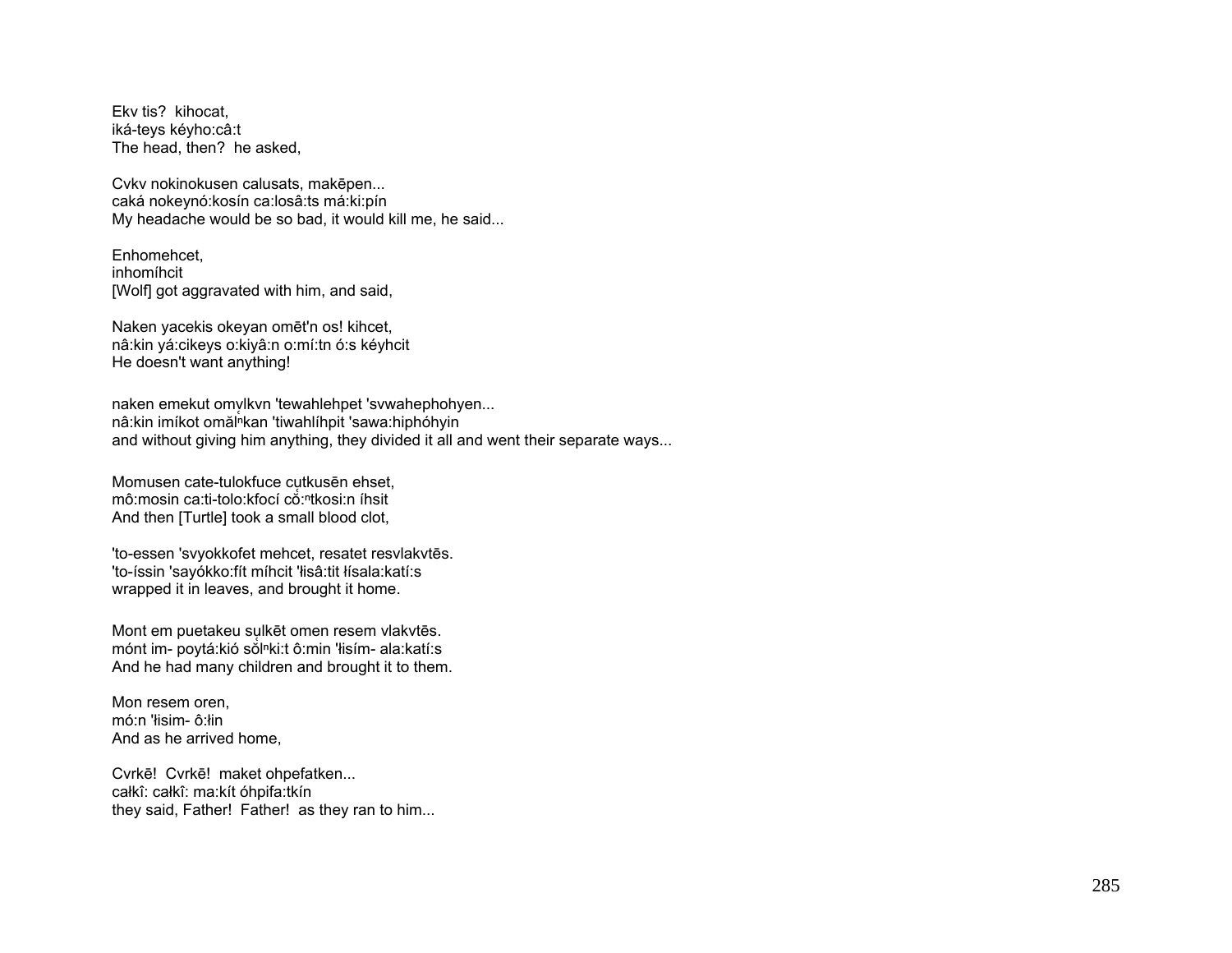'Saret ereslihcet liket omet... sa: lít ilisléyhcit lêykit o: mít He set it down, and sat down himself...

Vpeswv tat hecikus oman onkv, ennoricvkēs cē, maket liket omen... apíswa-ta:t hicêykos o:mâ:n onká innołéycaki:s cî: ma:kít lêykit o:mín We've gotten a little meat, so cook it for them, he said [to his wife] as he sat...

Rahechovan estymahet 'sohlikepet omen okepen... ła:hícho:yâ:n istamă:<sup>n</sup>hit sohleykî:pit o:mín oki:pín When they went to look, they saw a large package sitting there...

Momusen enrecvphoyan sepekon ayet omen... mô:mosin inlicápho: yâ:n sipíko:n a: yít o: mín Then as they were unwrapping it, nothing was there...

Estymyn ocet omehaks? kihocan... ístaman ó: ci: t o: mihâ: ks kéyho: câ: n Where is it? they asked...

Ofusat, maket liket omētan... ó:fosa:t ma:kít lêykit o:mí:ta:n Way inside, he said as he sat...

My eto-esse omvlkyn em ywahehocan. ma ito-íssi omăl<sup>n</sup>kan im- awa:hi:hô:ca:n They took away all the leaves,

cate-tulokfuce cutkosēt liken hehcet... ca:ti-tolo:kfocí cò:<sup>n</sup>tkosi:t lêykin híhcit and all they found was a small clot of blood...

Heyvt mytut omehaks? kihocen... hiyát matót o:mihâ:ks kéyho:cín Is this it? they asked...

Mvn okvyis, maken... mán o: kayê ys ma: kín That's what I meant, he said...